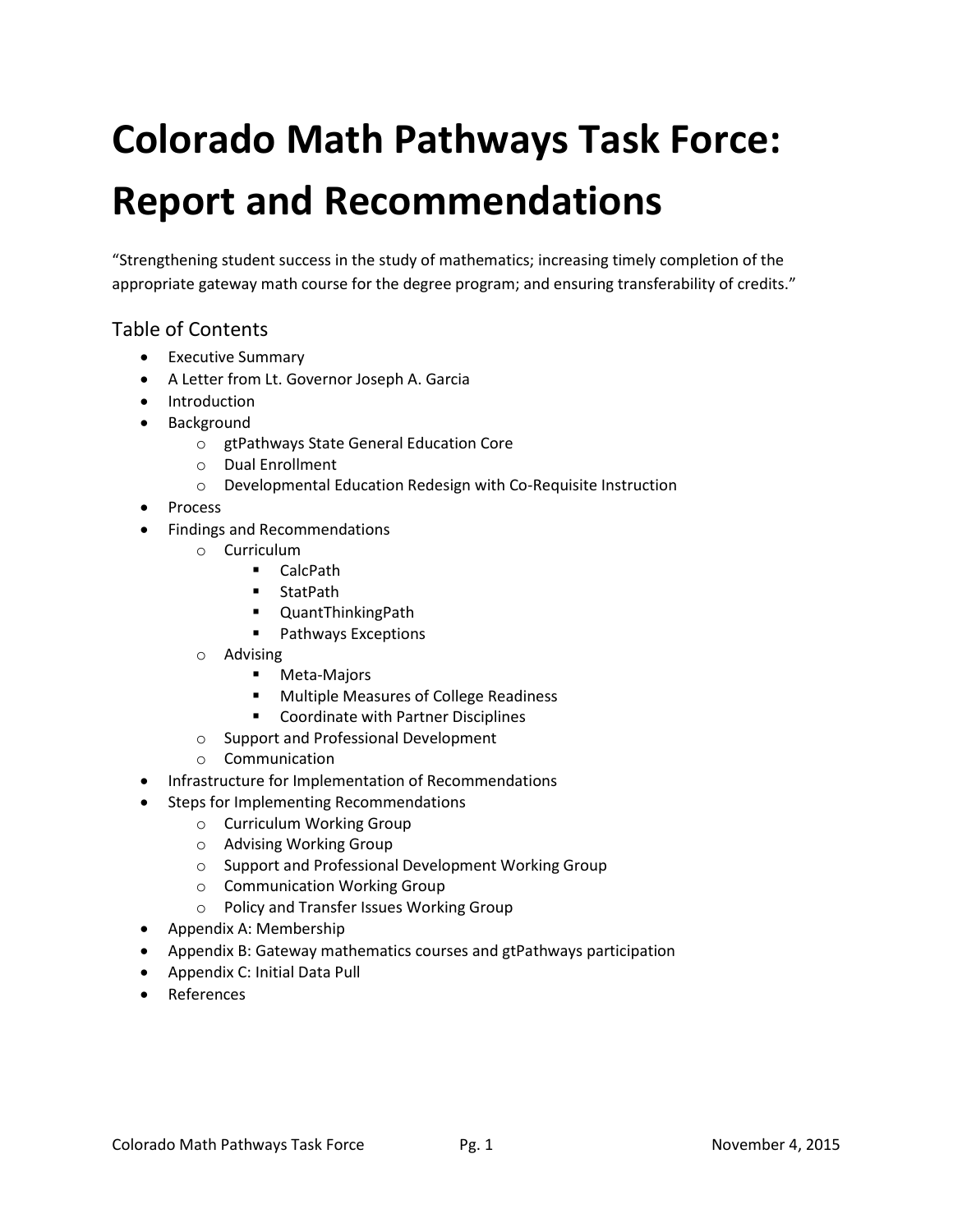## **Executive Summary**

A primary concern driving the task force's work is that college freshmen and dually-enrolled high school students are often advised into college algebra by default even though it may not be appropriate math preparation for the degree program the student will eventually choose. The Colorado Math Pathways Task Force's overall goal is to:

Develop expectations and processes that result in each institution of higher education in Colorado offering pathways in mathematics that yield (1) increased success for students in the study of mathematics; (2) a higher proportion of students completing in a timely manner the appropriate gateway math course(s) for their intended degree program; and (3) effective transferability of credits for students moving from one institution to another.

**Recommendation 1: Curriculum.** Math pathways must be revised, with well-defined courses, to ensure students choose the most appropriate path as indicated by their intended major. The 3 pathways should be:

- a) Calculus Path STEM, certain health sciences, and many business programs;
- b) Statistics Path Social & Behavioral Sciences; and
- c) Quantitative Thinking Path Arts & Humanities.

**Recommendation 2: Advising.** Includes the use of:

- a) meta-majors, which are groups of majors with similar core requirements, aligned with a math pathway, where all coursework applies to degree requirements of any major within the metamajor. This helps students and advisors choose a path based on the student's interests and helps prevent loss of credit due to transfer between majors;
- b) multiple measures, such as the rigor of a student's high school curriculum and GPA, to assess college readiness for placement, rather than sole reliance on ACT, SAT or Accuplacer scores; and
- c) better coordination with partner disciplines to select the most appropriate math course for the major, rather than defaulting to college algebra.

**Recommendation 3: Support and Professional Development.** To provide sufficiently diverse math pathway course offerings and adequately prepared instructors, the task force recommends:

- a) provide system-wide resources to expand the instructor base;
- b) new instructors be mentored by a "master" instructor or course leader;
- c) supply instructors with well-developed syllabi and materials, especially materials that will support an active and engaged learning environment, including a repository of course specific information and resources to implement common assessments; and
- d) expand faculty professional development opportunities to allow for discussion about individual courses.

**Recommendation 4: Communication.** Use multiple venues to distribute recommendations.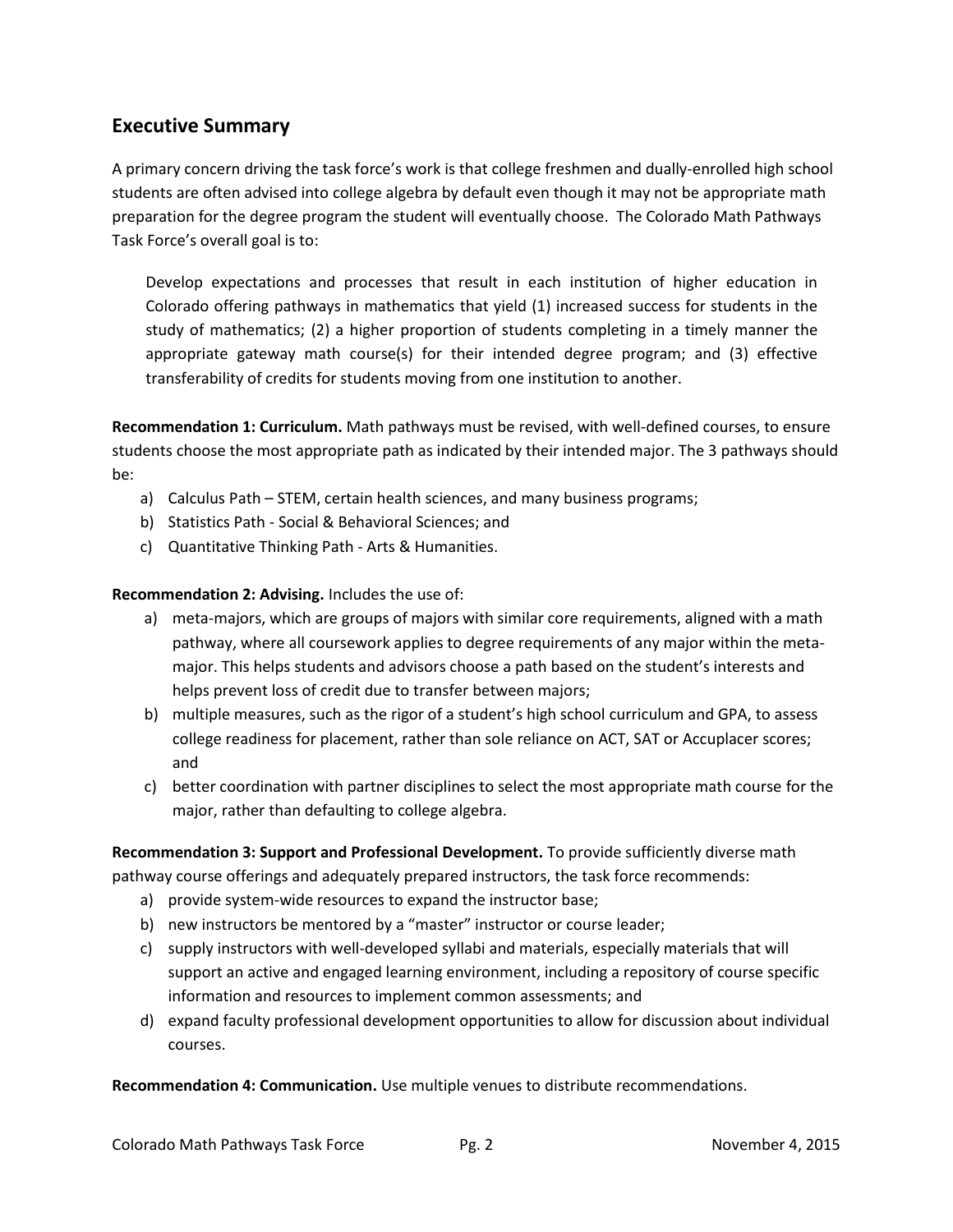

John Hickenlooper Governor

Lieutenant Governor Joseph A. Garcia **Executive Director** 

1560 Broadway, Suite 1600 Denver, CO 80202

#### Mathematics and Colorado's completion agenda A letter from Lt. Governor Joseph A. Garcia

It is projected that by 2020, 74 percent of jobs in Colorado will require postsecondary education/training. Colorado is ranked third nationally in terms of the percentage of jobs requiring postsecondary education or training for employment, thus highlighting the critical importance of increasing the number of credentials awarded. One way to increase completion is to develop effective math pathways that are aligned with career pathways.

The recommendations of the Colorado Math Pathways Task Force contained in this report have been implemented successfully in other states and have not only helped raise college completion rates, but have also increased student learning in mathematics courses. Moreover, these recommendations will provide students and families with the tools and knowledge they need to make informed decisions and will increase higher education access and success for the fastest growing demographic groups.

These recommendations align nicely with several other recent higher education initiatives in Colorado. The numbers of Colorado high school students enrolling in college-level coursework grows every year. About 26,900 students participated in dual enrollment programs in the 2012-2013 school year, or 22 percent of all 11th and 12th graders in Colorado public high schools. It is imperative that these young people receive adequate advising about which math course they need for their intended degree or career interests, rather than being placed into college algebra by default. As the cost of higher education and student loan defaults increase, we cannot afford to let young people waste time and money on coursework they don't need, thus delaying their entry into paying jobs even longer.

Remediation is another factor that delays students' entry into credit-bearing coursework. The Colorado Department of Higher Education's annual Remedial Report data show that students funneled into remedial courses have far lower completion rates than those students not required to take a remedial course. When examining remediation by subject, most students required remediation in mathematics. Many of Colorado's two- and four-year institutions are placing students with limited academic deficiencies directly into college level courses with co-requisite instruction (or Supplemental Academic Instruction-SAI). Math Pathways work well with this developmental education redesign because the most appropriate and contextualized math curriculum can be assigned based upon the student's major, such as STEM vs. non-STEM. These strategies appear to be working at the institutions that have implemented them because remedial rates have decreased and retention rates have increased.

I encourage you to consider how these recommendations may be implemented on your campus to increase student learning and success.

Sincerely,

Tucia

Lt. Governor Joseph A. Garcia, Executive Director Colorado Department of Higher Education

1560 Broadway, Suite 1600, Denver, CO 80202 P 303.866.2723 F 303.866.4266 highered.colorado.gov

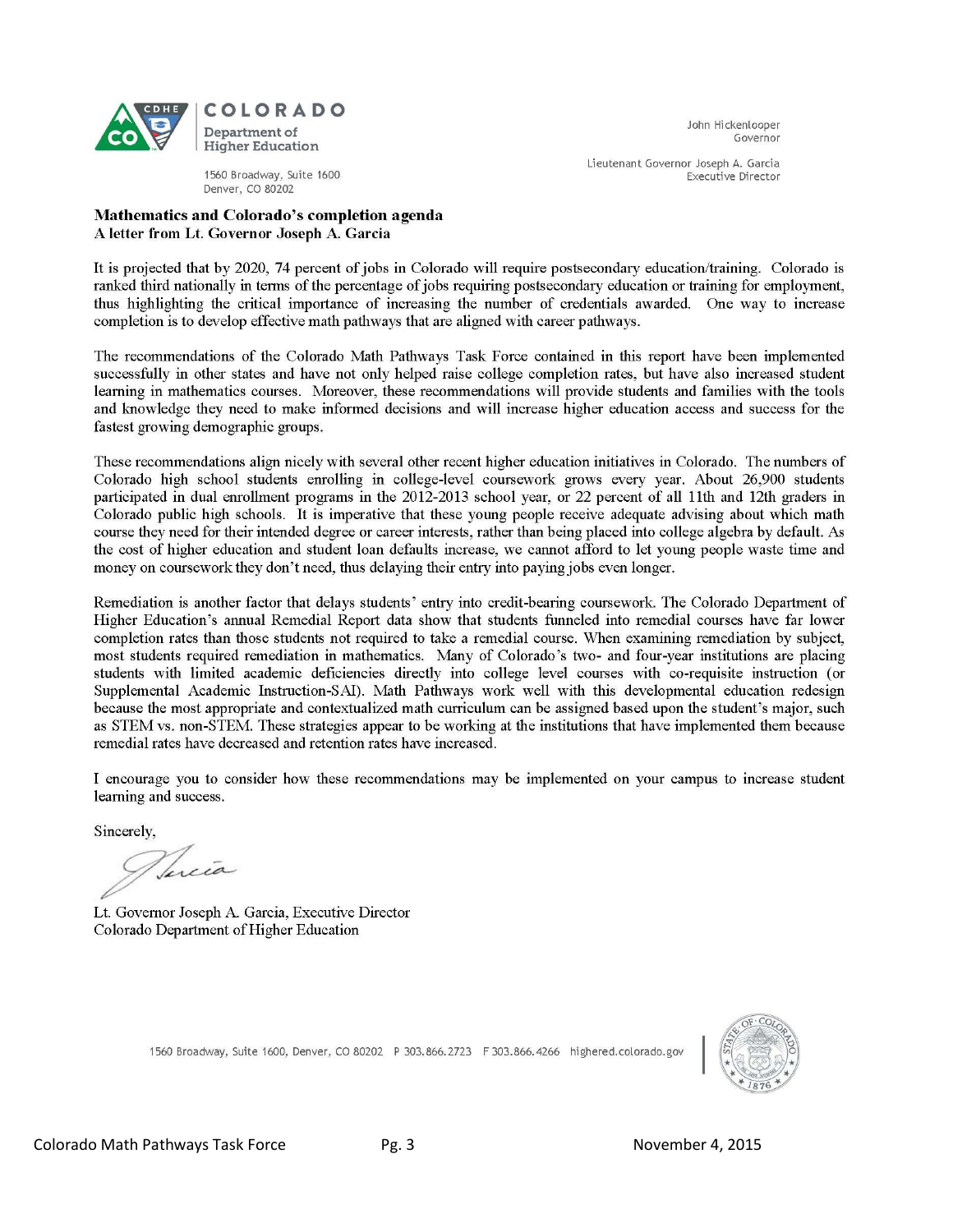## **Introduction**

The Colorado Math Pathways Task Force was convened in fall 2014 by the Colorado Department of Higher Education after Colorado was selected as one of six states to receive technical assistance from the Charles A. Dana Center at the University of Texas at Austin and Complete College America through the Building Math Pathways to Programs of Study Initiative. This initiative is designed to mobilize mathematics faculty leaders from 2- and 4-year institutions to design math pathways that will enable students to complete an appropriate gateway math course which will fulfill requirements for their chosen program of study within one year. (By "gateway math courses" the task force is referring to entry-level courses in mathematics or statistics that carry college credit.) This initiative is in line with the Colorado Commission on Higher Education's (2012) master plan, *[Colorado Competes](http://highered.colorado.gov/Publications/General/StrategicPlanning/MasterPlan2012/Master_Plan_Final.pdf)*. Senate Bill 10-003 charged the Commission with developing a master plan for Colorado higher education, which states in part, the master plan must:

…include accountability measures that will demonstrate that students receive high-value and high-quality educational services that are provided with the efficiency necessary to reduce attrition and increase retention and enable students to attain their degrees in a reasonable period of time, and to help ensure students achieve post-graduation success.

In summer 2012, Colorado math faculty, in collaboration with high school mathematics teachers, began the conversation about modernizing and aligning gateway math courses. Those initial conversations have grown into a coordinated project to differentiate Colorado's three primary gateway math courses, create aligned and measurable learning goals, and ensure students are advised into the appropriate math courses based on their chosen major.

It was important from the beginning that the task force be faculty-driven to encourage buy-in statewide. The task force consists of thirteen experts in the field of mathematics, representing each of the three institutional sectors: 1) research, 2) institutions primarily granting bachelor's and master's degrees, and 3) institutions primarily granting associate's degrees and certificates. The task force was supported by consultants from the Charles A. Dana Center and Complete College America, as well as staff from the Colorado Department of Higher Education (see Appendix A: Membership).

The task force's overall goal is to:

Develop expectations and processes that result in each institution of higher education in Colorado offering pathways in mathematics that yield (1) increased success for students in the study of mathematics; (2) a higher proportion of students completing in a timely manner the appropriate gateway math course(s) for their intended degree program; and (3) effective transferability of credits for students moving from one institution to another.

The mission of the Colorado Math Pathways Task Force is to:

- a) Convene math faculty leaders to decide how well gateway math courses are aligned with programs of study;
- b) Draft a public statement on the importance of better alignment of gateway math courses with programs of study;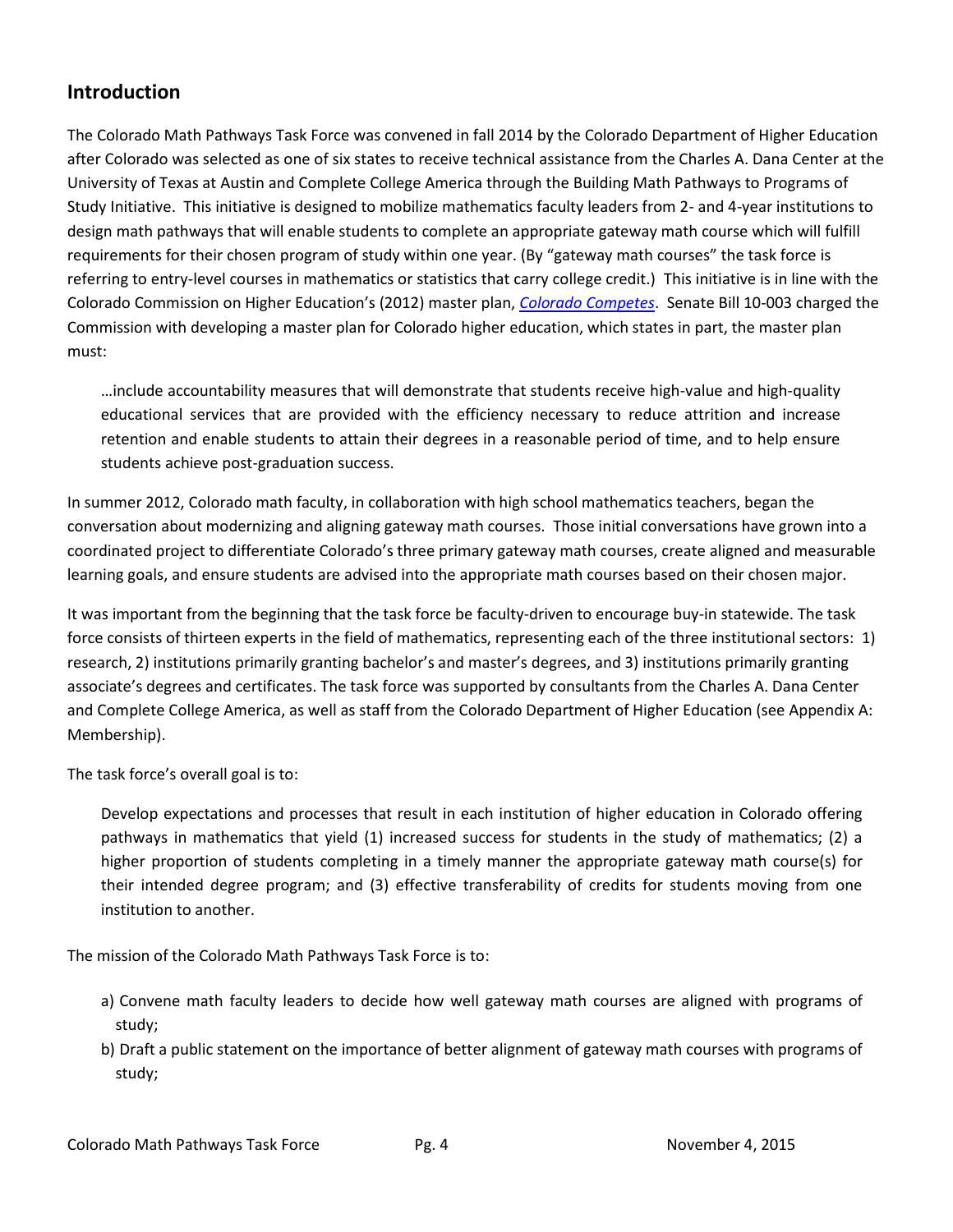- c) Identify and/or suggest alternative gateway math courses, that are rigorous and of quality in content and competencies, and that are more appropriately aligned with the math skills students need to succeed in their programs of study; and
- d) Work with advisors and representatives from academic disciplines to review math requirements and consider alternative courses to college algebra for majors that do not ultimately require calculus.

## **Background**

Colorado has thirteen public 4-year institutions, thirteen community/junior colleges as part of the Colorado Community College System, and two local district community colleges, Aims Community College and Colorado Mountain College. All community colleges participate in a common course numbering system. All of the 4-year institutions were invited to participate in the task force and nine sent faculty or department chairs as representatives. Colorado School of Mines is one of the 4-year institutions without a member on the task force, but the institution offers only engineering degrees, which require calculus as the gateway math course, and so will not be affected by the task force's recommendations. The community colleges were represented by two mathematics faculty, one of whom is also a director of assessment, and one System representative. The community college mathematics faculty, as well as the System representative, have been involved in related statewide initiatives and were recommended by System leadership.

Three related Colorado initiatives have bearing on the work of the task force: 1) gtPathways state general education core, 2) dual enrollment, and 3) developmental education redesign with co-requisite instruction. These three initiatives are described in detail below.

#### **gtPathways State General Education Core**

For more than ten years, Colorado has had a state, guaranteed-to-transfer, thirty-one credit general education curriculum that forms the core of all institutions' liberal arts and sciences general education cores and fulfills all lower-division general education requirements. This statewide general education core is known as gtPathways and currently has over 1,300 approved courses. Courses nominated for participation in gtPathways are reviewed by a peer, faculty discipline group and evaluated against state-approved sets of content and competency criteria. Appendix B contains a table showing gateway mathematics courses and gtPathways participation. Most of the gateway mathematics courses are gtPathways approved; those that are not are underlined in the appendix.

Compiling this information revealed several items that present a challenge to math pathways implementation. As reflected in Appendix B, associate of science (A.S.) degree requirements within the Colorado Community College System and at Colorado Mountain College do not allow MAT 135, Introduction to Statistics, to fulfill the math requirement (though it can be used to fulfill the math requirement for associate of arts (A.A.) degrees). Aims Community College does allow MAT 135, Introduction to Statistics, to fulfill the math requirement for an A.S. degree. Another item of note is that, although many national leaders in statistics and statistical education, including leadership of the American Statistical Association recommend no pre-requisite for Introduction to Statistics, three 4 year institutions in Colorado report that they require College Algebra as a pre-requisite. Last, several 4-year institutions do not offer an Introduction to Statistics course. These differences in mathematics requirements between institutions of higher education in offerings and degree requirements make it more difficult for students, especially those who transfer, to know which mathematics courses to take. Additionally, requiring pre-requisite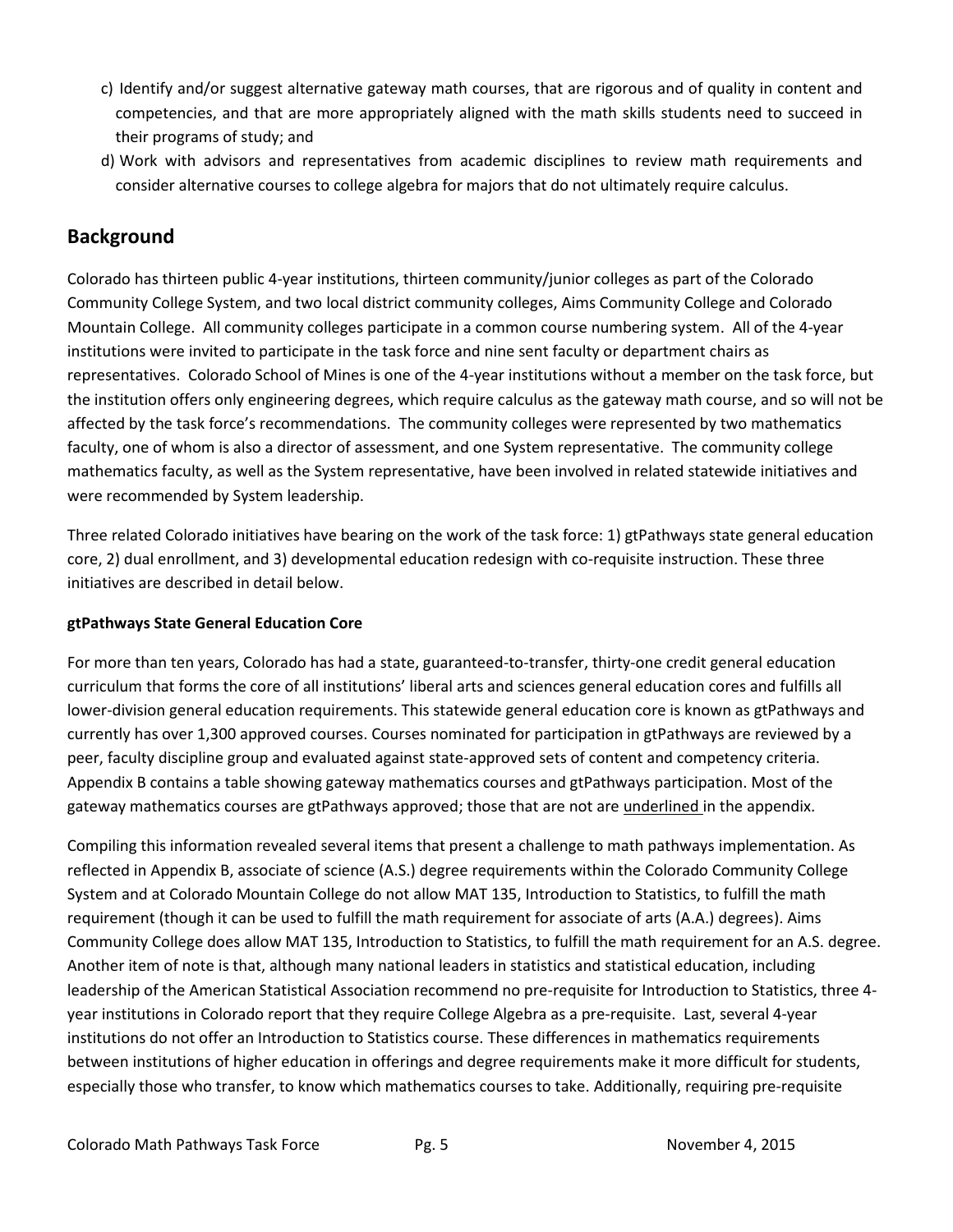courses when they are not recommended by leaders in mathematics education extends students' time to degree completion, thus delaying their entrance into the job market and careers.

### **Dual Enrollment**

Dual enrollment refers to programs whereby high school students are allowed to take college-level courses for credit. One of these programs, called "Concurrent Enrollment" in Colorado, was created by House Bill 09-1319 (§22-35-101 et seq., Colorado Revised Statutes). The following is summarized from Colorado's Annual Report on Concurrent Enrollment for the 2012-2013 school year, released on March 27, 2014 (Colorado Department of Higher Education):

- Approximately 26,900 students participated in dual enrollment programs of any type in the 2012-2013 academic year. This figure represents about 22 percent of all 11th and 12th graders in public high schools in Colorado.
- Overall, participation in dual enrollment programs increased by about 12 percent between 2011-2012 and 2012-2013.
- The Concurrent Enrollment program continues to see sustained increases in participation. During the 2012-13 school year, 3,945 more students participated in the program than in the prior year.
- In 2012-13, Colorado high school students attempted a total of 143,939 Concurrent Enrollment credit hours.
- The average number of credit hours attempted by all participating Concurrent Enrollment students was 7.9, with an average of 7.2 hours passed.
- A large majority of students—84 percent—passed all of their Concurrent Enrollment courses in 2012-13. This figure shows an improvement from the previous year's complete pass rate of 78 percent.
- Participation in remedial Concurrent Enrollment courses is approximately 6 percent of the Concurrent Enrollment total and is limited to students in their  $12^{th}$  grade vear.
- 775 students in Concurrent Enrollment or ASCENT programs earned some type of postsecondary credential in 2012-13. This number is a 60 percent increase over last year's credential completion total.
- Students who participated in dual enrollment programs in high school had higher first-year credit hour accumulation, grade point averages, and retention rates in college.
- Participation in dual enrollment is associated with a 23 percent increase in the likelihood of enrolling in college and a 10 percent decrease in the need for remediation, holding gender, income, race/ethnicity, and ACT scores constant.

Dual enrollment in Colorado continues to grow and a concern is that high school students are being advised into college algebra as a default in these programs, even though college algebra may not be appropriate preparation for the degree program they will eventually choose. As a result, they may need to re-take a college-level mathematics course for their eventual major. In academic years 2013 and 2014, of the 9,865 dual enrollment high school students enrolled in math courses, 8,155 (83%) were in college algebra courses versus 1,477 (15%) in statistics courses and 233 (2%) in math for the liberal arts courses. These enrollment percentages are not reflective of actual degree seeking behavior; they should be if we were more skilled in helping students enroll in math courses based on their program of study. Furthermore, of dual enrollment high school students who completed college algebra (C- or better) in academic year 2013, only six percent went on to complete Calculus I (C- or better).<sup>1</sup> College algebra is seen

Colorado Math Pathways Task Force Pg. 6 November 4, 2015

 $\overline{\phantom{a}}$ 

 $^1$  SURDS data supplied by Colorado Department of Higher Education. AY2013 = Summer 2012, Fall 2012 and Spring2013.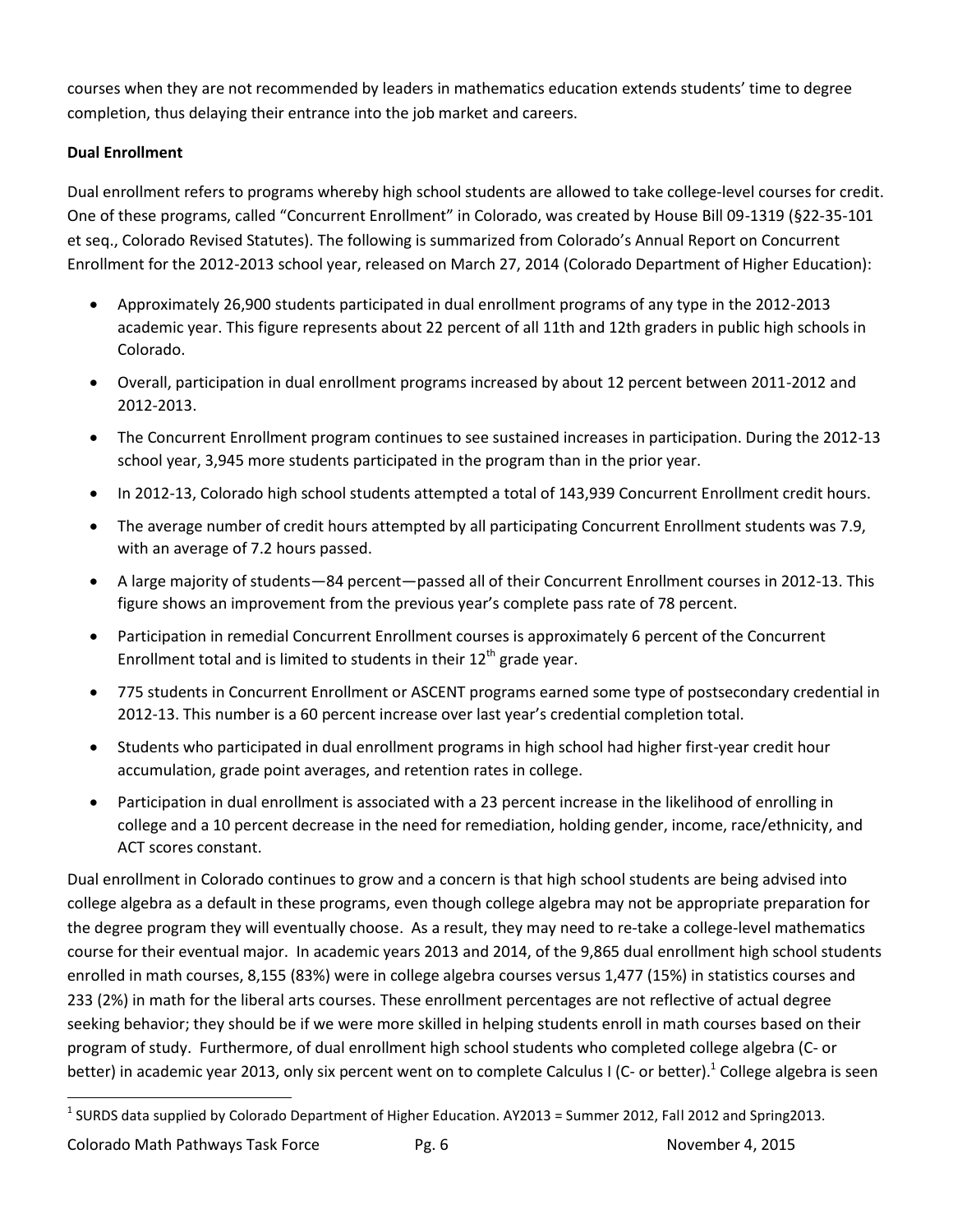as foundational to calculus and much of the curriculum is designed to help students be successful in calculus. The low enrollment of these students in subsequent calculus courses further helps to illustrate the misalignment between current enrollment patterns and actual programmatic needs of students.

#### **Developmental Education Redesign with Co-Requisite Instruction and Supplemental Academic Instruction (SAI)**

Another initiative that significantly impacts the task force's work is the Colorado Community College System's recent redesign of their developmental education program, as well as state authorization for 4-year institutions to offer corequisite instruction (or SAI) to students with limited academic deficiencies.

Many students who transfer into baccalaureate degrees begin their college careers at one of Colorado's fifteen community colleges. Colorado Community College System campuses (and soon, Aims Community College and Colorado Mountain College) offer students one of three pathways to 100-level mathematics courses, which include co-requisite instruction: 1) non-transfer for students pursuing certificates, AGS, and AAS degrees in Career and Technical Education (CTE); 2) non-algebra classes (i.e., math for liberal arts and statistics) for students pursuing AA (and at Aims, Associate of Science) degrees that will transfer into majors that do not require calculus; and 3) algebra pathway for students pursuing AA and AS degrees that will transfer into baccalaureate degrees that require calculus. These pathways can be viewed online at [https://resources.cccs.edu/education-services/developmental-education](https://resources.cccs.edu/education-services/developmental-education-task-force/developmental-education-redesign/)[task-force/developmental-education-redesign/](https://resources.cccs.edu/education-services/developmental-education-task-force/developmental-education-redesign/)

The co-requisite instruction model for students with limited academic deficiencies is also scaling up statewide with passage of House Bill 12-1155, which created §23-1-113(1.5), Colorado Revised Statute. Prior to this law, a student admitted into a 4-year institution who scored below statewide cut scores (set by the Colorado Commission on Higher Education in collaboration with the institutions) was typically required to enroll in a community college for noncredit-bearing, developmental education coursework. However, Supplemental Academic Instruction (SAI), which is what Colorado law calls co-requisite instruction, allows many of these students to stay at their home institution and enroll directly into credit-bearing English and mathematics general education coursework offered co-requisitely with SAI, thus enabling them to finish college faster and with fewer obstacles. Furthermore, the credit-bearing English and mathematics courses taught co-requisitely with SAI are required to be gtPathways approved, thus ensuring transferability and applicability to lower-division general education requirements. Currently, Colorado institutions that are authorized to offer SAI are 1) Metropolitan State University of Denver, 2) Fort Lewis College, 3) Western State Colorado University, 4) Aims Community College, 5) Colorado Community College System's thirteen campuses (as noted above), and 6) University of Northern Colorado.

## **Process**

The Math Pathways Task Force met six times, usually for four hours per meeting, between October 3, 2014 and April 3, 2015. The last, and seventh meeting, was a two-day retreat on May 18 - 19, 2015. The chair and state facilitator reviewed national and state reports and connected with leaders of other state task forces to share information. Though each agenda was generated by the chair with assistance from the state facilitator, the process followed was one recommended by The Charles A. Dana Center. This process has worked for other states doing similar work. Task force members considered reports and data from Colorado and other states, as well as national data. They also worked in small groups on specific assignments. "Homework" was assigned and completed in between meetings so that task force members could share information and get feedback from their colleagues.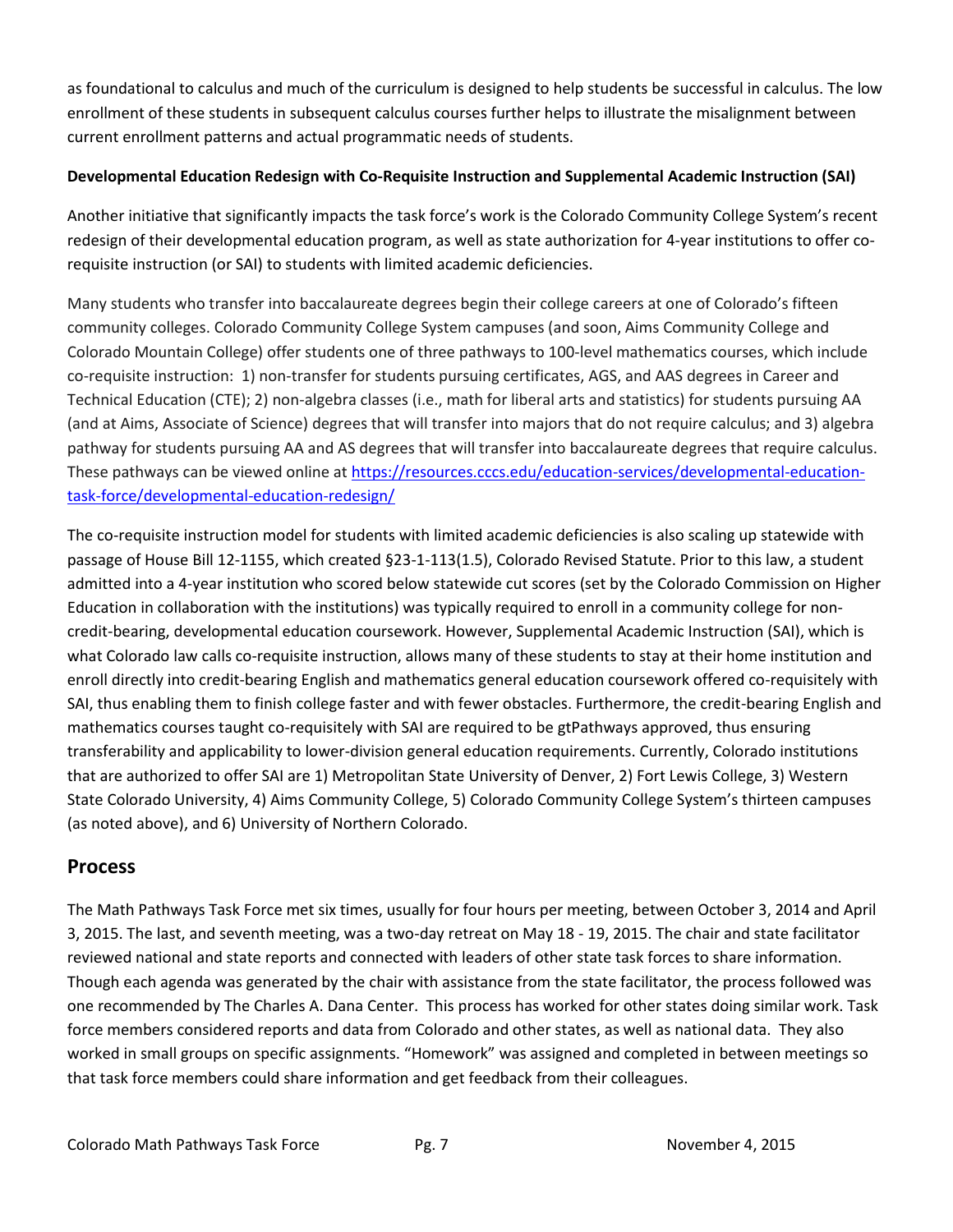The process had key steps: 1) approve a goal and mission statement; 2) define problems the task force wanted to address; 3) review data to identify problems; 4) brainstorm solutions and strategies; and 5) vet the solutions, strategies and final recommendations with a broad audience of higher education and K12 representatives. Once the task force completed a survey of each institutions' gateway mathematics courses (Appendix B), they noted which of those courses are gtPathways-approved, learned how many high school students are dually enrolled, and learned how co-requisite instruction can help align math pathways to get students directly into the math class most appropriate for their degree path. The task force then formulated questions for its first data pull and reviewed the data. The data helped the task force more clearly define the problems they wanted to address, as well as brainstorm strategies and solutions for final recommendations.

# **Findings and Recommendations**

Our findings can be categorized into four main themes: 1) curriculum, 2) advising, 3) support and professional development, and 4) communication. The findings and associated recommendations in each category are as follows:

#### **Curriculum**

The task force concluded that math pathways must be revised, with well-defined courses, to ensure students choose the most appropriate path as indicated by their intended major. The task force recommends three pathways, QuantThinking, CalcPath, and StatPath. For existing state transfer agreements and for transfer agreements that emerge in the future, the task force recommends that competencies from the introductory course in each of the paths be provided to partner disciplines. Then those disciplines should select the competencies that are most relevant for students in their major. Based on those selected competencies, the math required for that major should align to one of the three pathways below. Recommendations for the three math pathways are as follows:

## **1. CalcPath**

The CalcPath is for majors requiring calculus. It is recommended institutions develop structures that support these students to meet the goal of completing Calculus I within their first year of enrollment, thereby increasing the likelihood of degree completion in four years. Though the task force acknowledges this plan may not work for every student, institutions are encouraged to find ways to create support programs for less-prepared students so they can still achieve access to and completion of calculus in their first year of college. The traditional College Algebra course may be in this pathway; however, the task force generally recommends a Precalculus course that includes the content of college algebra and trigonometry for students who need a prerequisite course to Calculus. In any case, the task force recommends that College Algebra be used to prepare students for success in calculus and not as a terminal mathematics course for students in majors that do not require Calculus. It should also be noted that some institutions have different Calculus courses which have been contextualized to different majors; the task force is including all of these versions of calculus in its recommendations regarding the CalcPath.

Existing options for completing the CalcPath include:

- Go right into Calculus I;
- Take Pre-Calculus and then Calculus I; or
- Follow the path of College Algebra, Trigonometry or Pre-Calculus, and Calculus I. To achieve the goal of enrollment in Calculus I in the first year, it is suggested that students in this sequence enroll in courses in a co-requisite rather than pre-requisite pattern.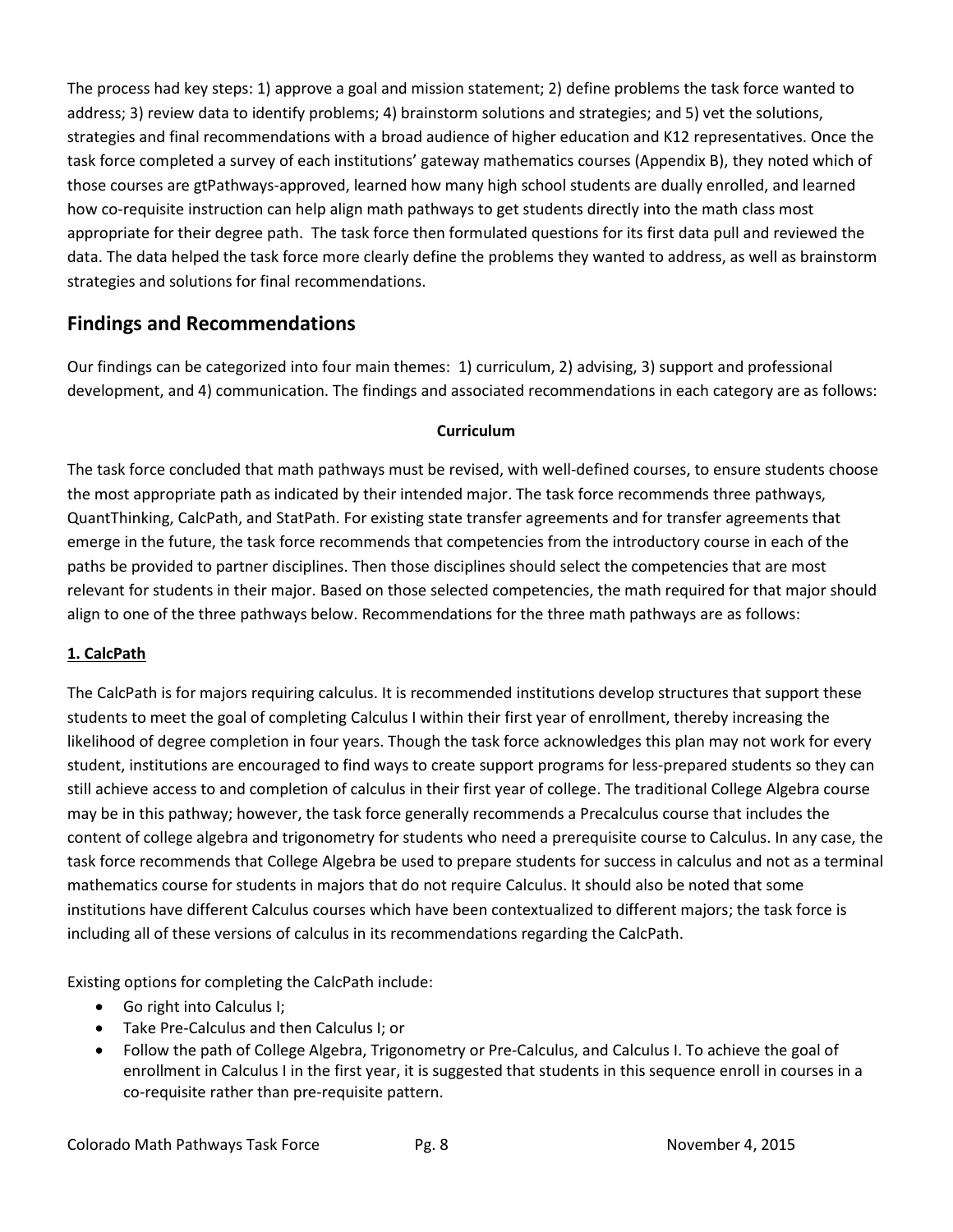Potential options to help support students getting through Calculus I in their first year of study could include, but are not limited to:

- Co-requisite instruction/support;
- Stretch courses (The risk here is transferring before completing the entire course; thus, departments that opt for this model should be sure to clearly articulate the competencies achieved from each semester.);
- Online support modules; and
- Compressed/accelerated modules.

## **2. StatPath**

The StatPath is for students in majors that require statistics or whose programs of study require an understanding of statistical methods.

The task force's recommendations for the StatPath include:

- A credit-bearing prerequisite should not be required for an introductory statistics course if students are college ready (that is, have GPA and/or test scores that indicate college readiness and/or have completed remedial coursework if needed, like *MAT 050: Quantitative Literacy*).
- The lower-division syllabi/content and names of the courses should be distinct from the upper-division courses. It should be clear to students who are required to take two statistics courses that the content in the two courses is different and that the upper-division course builds upon the foundation of the lower-division course. As an example, lower-division courses could be titled something like "Statistical Thinking" or "Introduction to Statistics" and upper-division courses could be something like "Statistical Methods for Business Majors" or "Statistical Methods for Psychology Majors").
- Use the Colorado Community College System's existing Introduction to Statistics content while also encouraging a modeling approach that provides students experiences using data and the appropriate use of technology to support data analyses.
- The Colorado Community College System and Colorado Mountain College should reevaluate their A.S. degree requirements to allow *MAT 135 Introduction to Statistics* to fulfill general A.S. degree requirements (Aims Community College already allows statistics to be used this way).

Our recommendation on the prerequisite for introductory statistics being *MAT 050 Quantitative Literacy* is consistent with the results from several initiatives that show students can be successful in introductory statistics without algebraic intensive prerequisites. Leaders in mathematics including the Charles A. Dana Center, the Mathematical Association of America, and the American Mathematical Association of Two Year Colleges support increasing access to introductory statistics by eliminating barriers such as unnecessary prerequisites.

The task force recognizes that there are some unique challenges to increasing the use of the StatPath. For example, at some institutions the fact that there are separate departments of mathematics and statistics can result in resource issues due to the possible shifting of student credit hour production from the mathematics department to the statistics department. Another challenge at some institutions is that there are not sufficient numbers of faculty available and adequately prepared to teach statistics. Our recommendations under Support and Professional Development below partially address this latter issue.

#### **3. QuantThinkingPath**

The QuantThinkingPath is envisioned as the pathway to provide a foundation in college-level mathematics for students in majors that require neither calculus nor statistics. This pathway may be a terminal math course for many

Colorado Math Pathways Task Force Pg. 9 November 4, 2015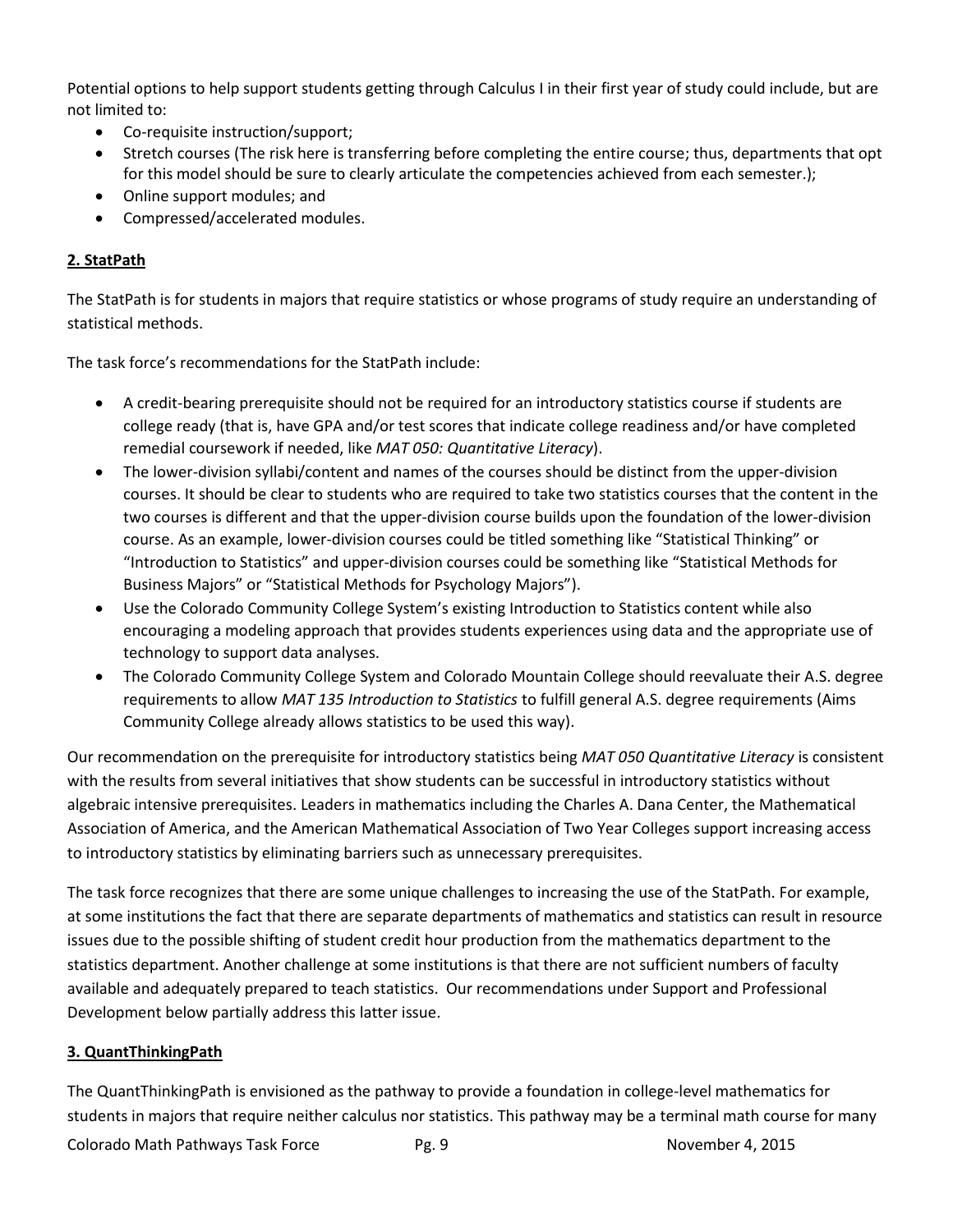students but ideally it would encourage students to continue their study of mathematics and quantitative reasoning. The task force does not recommend any one particular course in the QuantThinkingPath. We recognize that institutions have differences in their missions and therefore in the needs of their students, but we encourage institutions to develop or modify existing courses to achieve the goals of this pathway.

Courses in the QuantThinkingPath might include, but are not limited to, a new algebra-based modeling course (see below) and/or a version of the existing *Math for the Liberal Arts* (MAT 120) course. These courses should have *MAT 050 Quantitative Literacy* as the developmental education prerequisite for students who need preparatory coursework. In addition, these courses must meet the state gtPathways/core general education requirement by addressing the state general education mathematics competencies. It is essential that courses in this pathway be rigorous and support problem solving, numerical skills, and reasoning skills.

For institutions that choose to retain the Math for the Liberal Arts type course, the task force has several recommendations: 1) better consistency across institutions in key topics for this course, 2) include financial literacy, descriptive statistics, and the use of algebraic models and algebraic reasoning, and 3) other topics to be determined. In general, the task force encourages more depth and less breadth. The course should focus more on problem solving and quantitative reasoning with less emphasis on the appreciation of mathematics. The goal is for students who successfully complete a *Math for the Liberal Arts* type course to understand how numerical and quantitative reasoning can be used to better understand the world, and to say "I learned something I can use" in my future studies, and as a citizen.

Another option for the QuantThinkingPath is an algebra-based modeling course. This course would be intended for majors that need some algebra skills but are not on a calculus path, and do not require the full content of college algebra. The algebra prerequisite should be minimal and we recommend *MAT 050 Quantitative Literacy* as the developmental education prerequisite. The task force acknowledges the description of this course is somewhat vague but institutions both within the state of Colorado and without have developed successful models. The task force is recommending the formation of a working group to address the development of this course.

Institutions may create other courses that could fall within this pathway, following the curriculum development processes at their institutions.

A staffing challenge for the QuantThinkingPath is similar to the one in the StatPath. Adjunct instructors for these courses are frequently selected at the last minute and, though they have sufficient background in mathematics, they often lack experience in teaching students who are not strong in mathematics and may even fear the subject.

#### **4. Pathways Exceptions**

The task force acknowledges there are some other pathways that are appropriate and recommended for certain specific majors, and they do not fit neatly into the three primary pathways. Examples of majors that may require alternative pathways include, but are not limited to, Early Childhood Education, Elementary Education, Architecture, and Business.

#### **Advising**

Colorado Math Pathways Task Force Pg. 10 November 4, 2015 The second category of recommendations is advising. Advisors play an essential role in getting students into the gateway math course that best aligns with their programs of study. The task force investigation of state data into the current enrollment patterns of our students led us to make some key recommendations in advising practices that we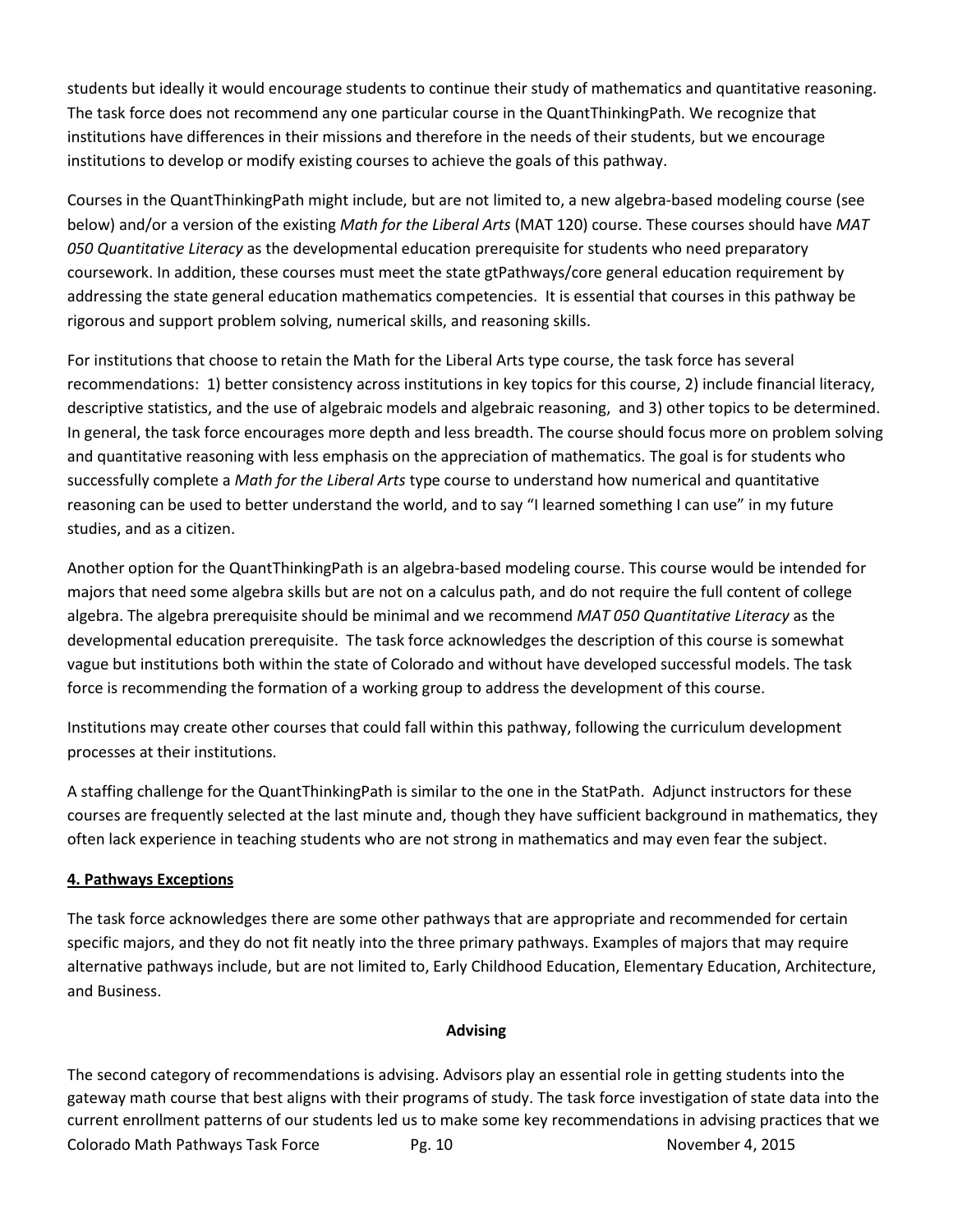believe will make substantial contributions toward a better alignment of gateway math courses with programs of study.

From the initial data review, one compelling finding was the difference between the proportion of community college students who were enrolled in college algebra versus the proportion at 4-year institutions. Specifically, the percent of community college students enrolled in college algebra out of all students enrolled in the three major categories of gateway courses (college algebra, statistics, and a liberal arts math course) is roughly two-thirds whereas at most of the 4-year institutions it is below half. While there are likely a multitude of reasons for these differences, the magnitude of the difference raises questions as to whether the practice of advising large numbers of students at community colleges into college algebra is desirable. It is likely that students are being advised into college algebra in community colleges because advisors see that as a "safe" course to enroll in if a student does not know where they might transfer in the future or what their program of study will be. In fact, while currently over half of community college students go into college algebra, far fewer than half of their eventual majors will require college algebra. While credits in college algebra will certainly transfer to any 4-year institution, if the credits do not apply toward their eventual major then that transfer is not "effective." Even in majors in which any college math course is allowable for the degree program, such as English or History, we think that a well-designed course in the QuantThinkingPath would be a much more relevant educational experience and be better connected to their program of study than college algebra.

Colorado has gtPathways for ensuring the transfer and application of course credits between 2- and 4-year institutions. With this policy, the state has made statewide transfer agreements a priority for students to move from 2-year to 4-year environments. These agreements are referred to as degrees with designation (DwDs). To the task force members, some of these transfer agreements' math requirements do not make sense and need re-evaluation. Partner disciplines should be clear about the use of mathematics and statistics in their students' studies and future careers. Mathematics departments should partner with those discipline departments to ensure that the math courses required in the degree programs are the ones best positioned to help students gain the quantitative reasoning skills identified as important by the partner disciplines. In particular, we discourage the use of mathematics or statistics courses designed as a filter into certain majors and specifically want to help partner disciplines identify mathematical competencies they most want their students to master to be relevant to their discipline.

Recommendations. The task force's three advising recommendations include the use of meta-majors in advising, using multiple measures to assess college readiness, and better coordination with partner disciplines, each of which are discussed below.

#### **1. Meta-Majors**

Meta-majors are broad academic pathways, or groups of majors with similar core requirements, that are generally aligned with a math pathway. The three recommended math pathways described above, for example, would be aligned as follows:

- 1. CalcPath STEM, certain health sciences, and many business programs
- 2. StatPath –Social & Behavioral Sciences
- 3. QuantThinkingPath –Arts & Humanities

Meta-majors help students and advisors make initial choices with the idea that students would eventually narrow their pathway to an individual major, preferably allowing all coursework in the meta-major to transfer and apply to degree requirements of any major within the meta-major. Rather than making College Algebra the default math

Colorado Math Pathways Task Force Pg. 11 November 4, 2015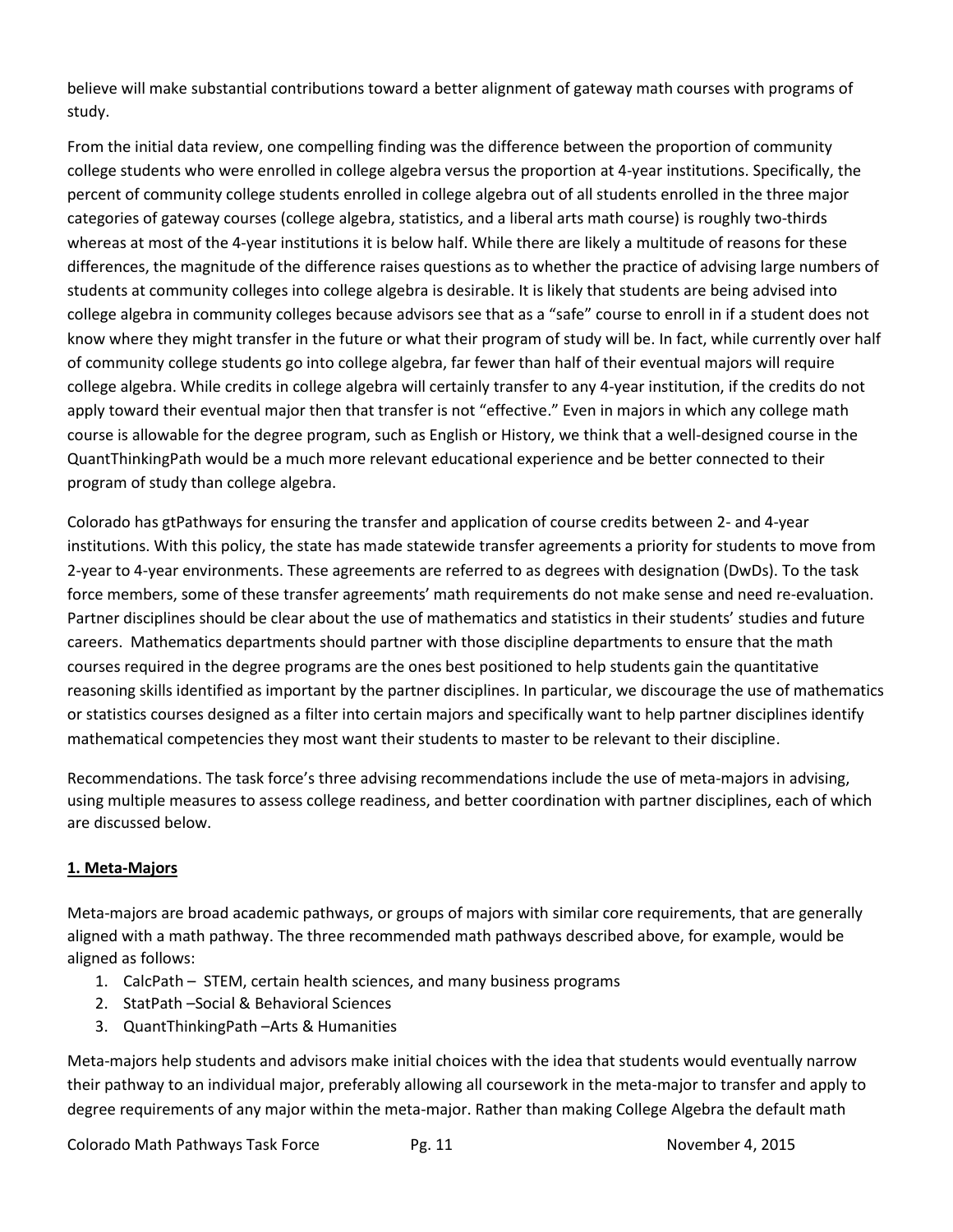course, or using College Algebra as a mechanism to "weed out" students, meta-majors help advisors and students to select the appropriate math course for the career pathway, or meta-major.

#### **2. Multiple Measures of College Readiness**

The task force recommends that colleges use multiple measures to assess college readiness. In particular, the task force believes that high school GPA can be an effective tool in placement, though it is currently not on the list of state-approved indicators of college readiness. Per the Colorado Commission on Higher Education polic[y I, E:](http://highered.colorado.gov/stats/track.asp?mtr=/Publications/Policies/Current/i-parte.pdf)  [Statewide Remedial Education Policy,](http://highered.colorado.gov/stats/track.asp?mtr=/Publications/Policies/Current/i-parte.pdf) high school GPA is not listed as a measure of college readiness for placement into credit-bearing coursework. The task force's recommendation is to add high school GPA to the policy's list of primary measures of college readiness, along with the current ACT, SAT, Accuplacer, and so on.

In a related recommendation, the tables that list cut scores to indicate readiness for college-level mathematics should include sub-scores that are aligned with the recommended math pathways courses. As a result, readiness for calculus will likely require a higher ACT score than readiness for a QuantThinking course.

## **3. Coordinate with Partner Disciplines**

To promote better coordination with partner disciplines, the task force has three recommendations.

- Mathematics departments should work with partner discipline departments to identify the primary mathematical competencies needed by disciplines and use these determinations to select the recommended gateway math course and pathway. This coordination between departments will serve two purposes. First, it will ensure that the gateway math course is appropriate to the content and not simply selected based on previous practice or tradition. Secondly, setting one clear recommendation, as opposed to allowing "any gateway math course," will be clearer for students and advisors.
- Chief academic officers should make review of the default mathematics requirements by all programs at their institutions an essential part of the regular program review process.
- Some of the [statewide transfer articulation agreements,](http://highered.colorado.gov/Academics/Transfers/Students.html) which lead to degrees with designation, should be revisited to determine if the program requires the most appropriate mathematics or statistics course for the major.

#### **Support and Professional Development**

The third category of recommendations is support and professional development for college instructors. In the work of the task force, a number of barriers were identified that would prevent reform implementation and a number of these barriers were associated with staffing issues. As we mentioned above when discussing the StatPath, some institutions report difficulties in identifying sufficient instructors who are adequately prepared to teach statistics. More generally, introductory level mathematics and statistics courses are populated with many students who are not confident in their math skills and are sometimes marginally prepared for the content. Consequently, these courses are considered to be some of the most challenging to teach. Yet, the reality of hiring is that many sections are taught by part-time instructors who may have very little to no experience and/or time to prepare for teaching courses such as the introductory statistics course or the courses in the QuantThinkingPath. It is particularly important that instructors in gateway math courses are prepared to meet the needs and experiences of all learners by promoting an active and engaging learning environment.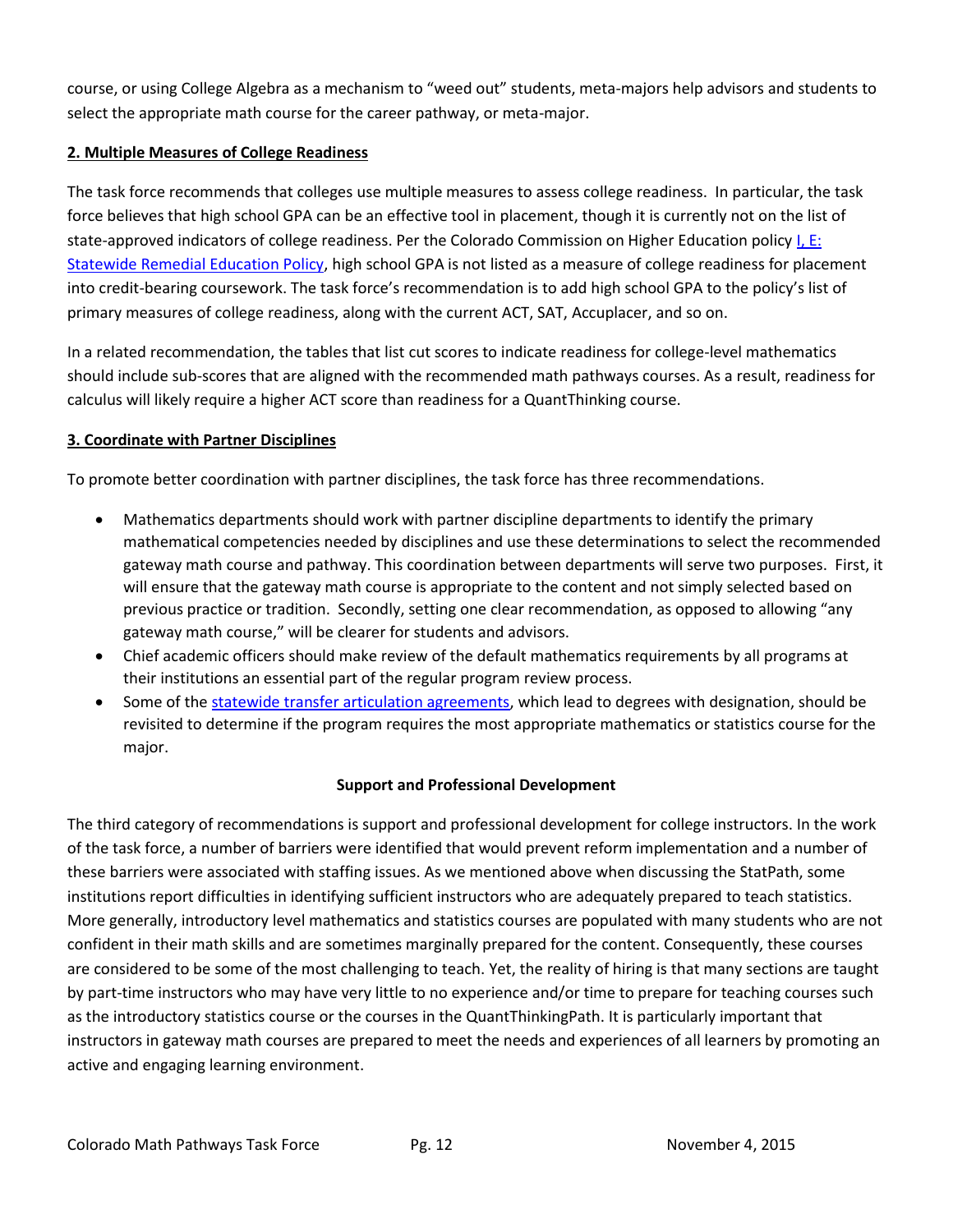Recommendations. In order to provide sufficiently diverse math pathway course offerings and adequately prepared instructors to teach them, the task force recommends the following:

- 1. Provide system-wide resources to expand the instructor base;
- 2. Have new instructors be mentored by a "master" instructor or course leader;
- 3. Supply instructors with well-developed syllabi and materials, especially materials that will support an active and engaged learning environment;
- 4. Provide a repository of course specific information;
- 5. Expand faculty professional development opportunities to allow for discussion about individual courses (for example at Faculty-to-Faculty Conferences); and
- 6. Provide resources to implement common assessments.

#### **Communication**

The fourth and final category of task force recommendations is communication. To help faculty and administrators implement math pathways effectively there are a number of communication strategies that are needed to move this work forward. Various specific recommendations follow and we recognize that fostering good communication will be an on-going task.

Recommendations. The task force recommends presentations at Faculty-to-Faculty Conferences for statewide conversations involving mathematics faculty, as well as faculty from partner disciplines; P20 Regional Partnerships between high school mathematics teachers and mathematics higher education faculty to engage in a redesign of an aligned secondary to postsecondary mathematics curriculum, and instructional practices; and the use of SURDS for collecting, assimilating and analyzing course- and student-level data that can be used to assess and improve mathematics course offerings.

The task force recommends that its members be designated lead communicators with their institutions through the rollout of the task force recommendations. Because many of these recommendations will need to be implemented at the institutional level, and the implementation needs a local advocate, task force members recommend they be charged with identifying and informing those individuals who are in leadership positions at their institutions. The task force also recommends using multiple venues to distribute recommendations, including email distribution lists; inperson meetings, such as "Town Hall meetings" at individual campuses; and established conferences and state summits (such as Mathematics Association of America section meetings and the bi-annual Colorado Faculty-to-Faculty Conferences). The task force also recommends a longer term group should be established (at least over the next year) in order to provide ongoing communication and support to each institution.

## **Infrastructure for Implementation of Recommendations**

The task force recommends that its members have an ongoing role in the implementation of this report's recommendations. It also wants to engage more people in the work through the formation of working groups. These smaller working groups will focus on supporting implementation of the recommendations. The task force sees one of its roles as providing direction and giving "qualified responses" to the working groups as questions arise. That is, the task force is mostly a math faculty group that will look at issues holistically and provide oversight of the working groups. For instance, a role of the task force is to review proposed plans from the working groups and to give feedback based on a statewide, "big picture" perspective.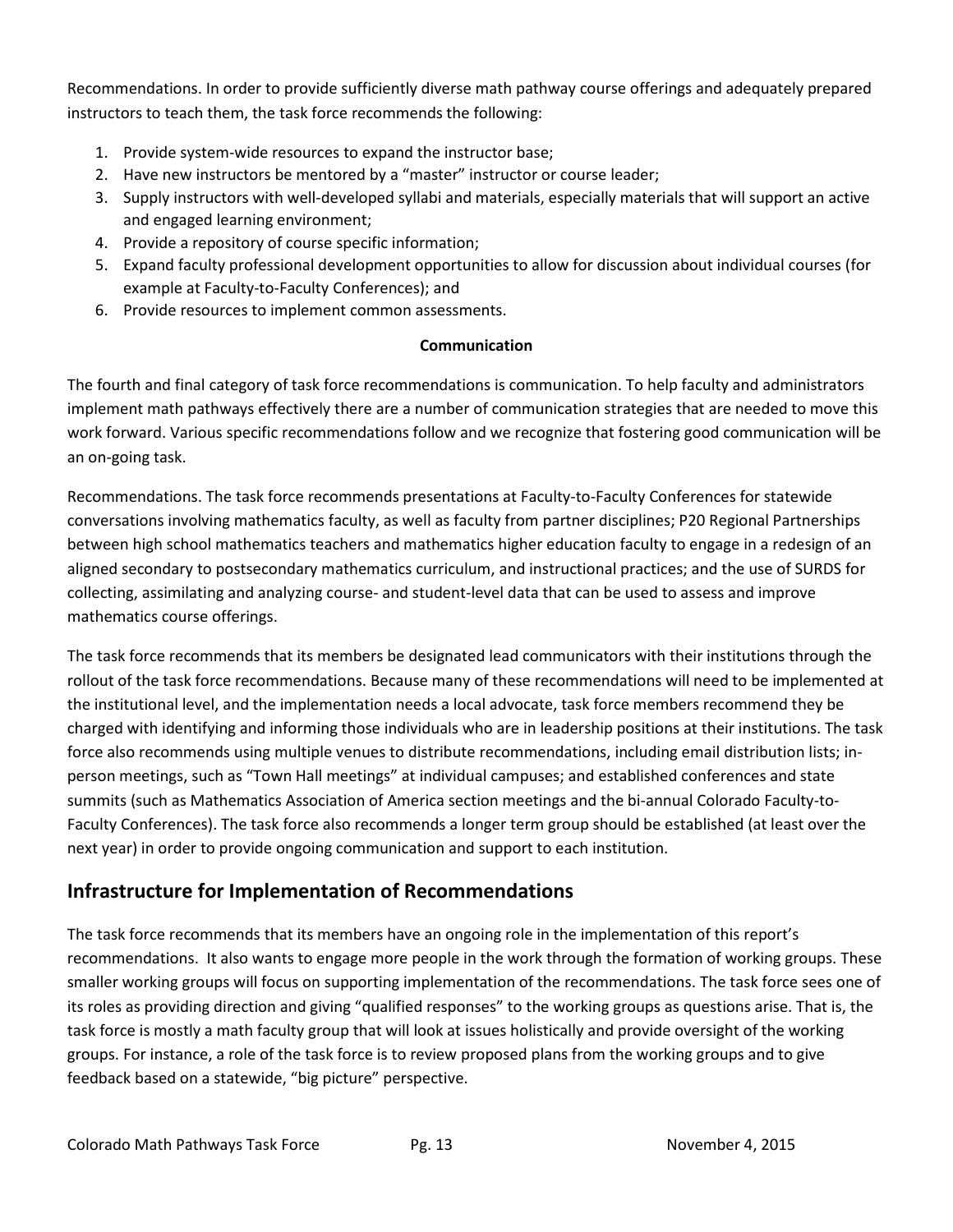The task force concluded it should meet in October 2015 and again in January 2016 and that the state facilitator can make decisions about any need for more engagement. It is important to the task force to maintain institutional diversity in its membership. It was decided that if any member needs to step down, another representative from their institution will be sought. Maintaining some consistency in membership will give the task force the opportunity to have the "big picture" perspective, as well as the context and memory of how and why the recommendations in this report were agreed upon.

## **Steps for Implementing Recommendations**

The first step in transitioning to a state action plan is to implement the working groups listed below. It is preferable that the working groups be chaired by current task force members, with membership from the current task force as well as other interested individuals, including those who vetted the task force's recommendations at the Math Pathways Task Force two-day retreat in May 2015. In the following, we list the Working Groups with an initial description of the role and scope of each group. It is anticipated that each Working Group will develop a more detailed "charge" and a specific set of goals and outcomes once it is formed.

- 1. **Curriculum Working Group:** The goal is to develop recommendations for and models of gateway math courses that are rigorous and of quality in content and competencies. These courses will align with the curriculum recommendations for the three identified pathways: CalcPath, StatPath, and QuantThinkingPath.
- 2. **Advising Working Group**: The goal is to ensure that advising facilitates the placement of students into gateway math courses that align with their programs of study and in which students are likely to succeed.
- 3. **Support and Professional Development Working Group:** The goal is to develop resources and support for institutions of higher education in the state that will enable them to provide high quality instruction and active learning in gateway math courses. Specifically, the goals include the expansion of sustainable professional development geared toward both new and experienced instructors that encourages active learning; the identification and (re)training of appropriate instructors to teach the gateway courses; the development of alternative structures to support pathways (co-requisite instruction/supplemental academic instruction, accelerated, stretch, co-enrollment); and the development of specific resources and training for instructors in the StatPath and the QuantThinkingPath.
- 4. **Communication Working Group**: The goal is to communicate the recommendations of the task force and the working groups to K12 and higher education institutions. Toward that end, informational resources must be developed and assistance provided to the Colorado Department of Higher Education staff for messaging the information to faculty, administrators, advisors, students, K12, school counselor and other educator preparation programs.
- 5. **Policy & Transfer Issues Working Group –** A number of the recommendations involve statewide policy. It will likely require a working group to address these issues. The goal is to provide direction to the Colorado Department of Higher Education and its stakeholder groups, like the Academic and General Education Councils, to implement the recommendations when changes in state policy are required.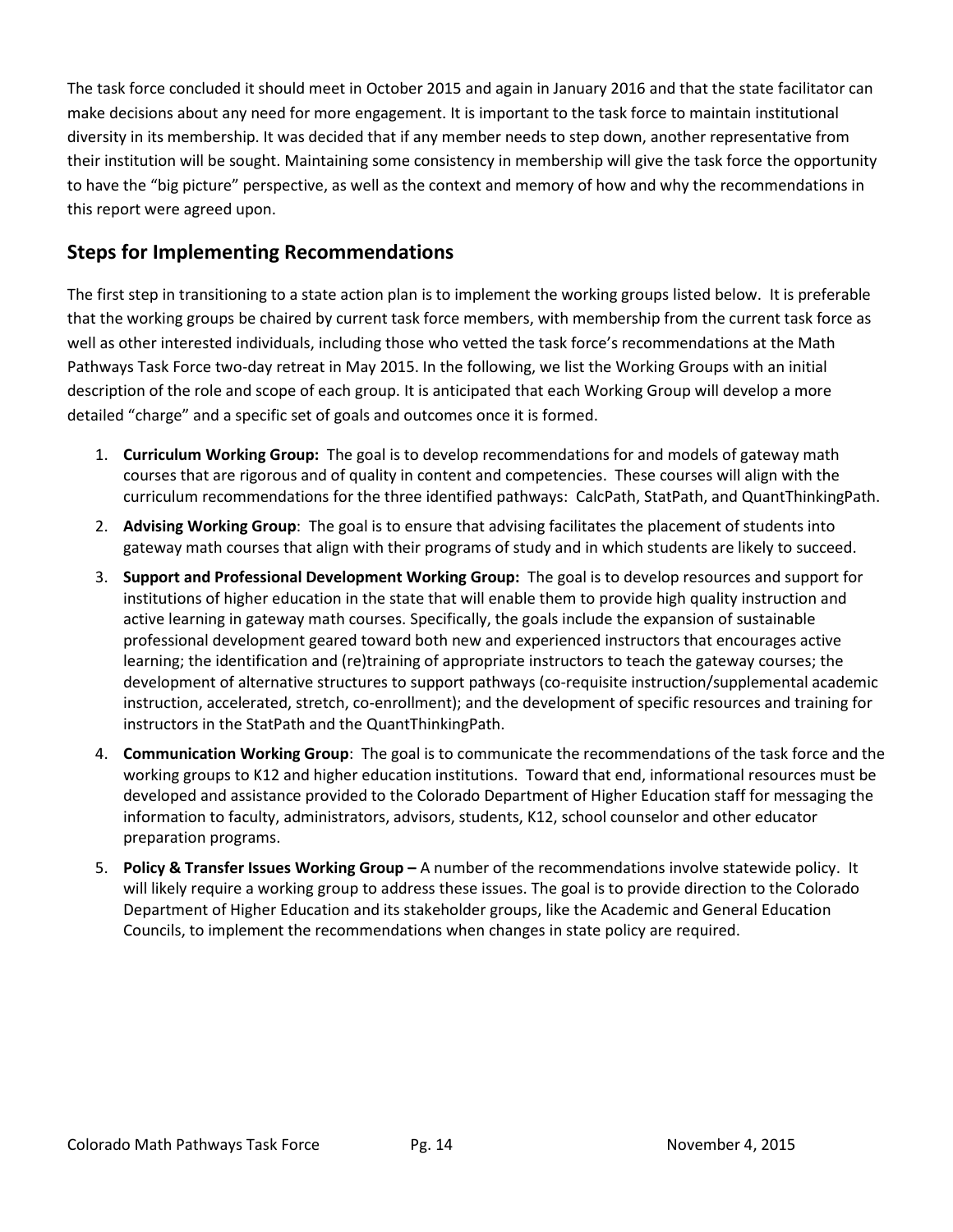## **Appendix A: Membership**

## The task force's current membership can be viewed at: <http://highered.colorado.gov/Academics/Groups/contacts.asp?cid=267>

#### **Chair**

Dean Allison, Director and Professor School of Mathematical Sciences University of Northern Colorado dean.allison@unco.edu

#### **Members**

Steve Aldrich, Professor of Mathematics Adams State University [saldrich@adams.edu](mailto:saldrich@adams.edu) 

Lynn Bennethum, Associate Professor & Undergraduate Chair Mathematics Department University of Colorado Denver Lynn.Bennethum@ucdenver.edu

Sandy Gilpin, Director, Freshman Math Program Fort Lewis College [gilpin\\_s@fortlewis.edu](mailto:gilpin_s@fortlewis.edu) 

Alexander Hulpke, Undergraduate Director Mathematics Department Colorado State University hulpke@math.colostate.edu

Rick Miranda, Provost & Executive VP Colorado State University rick.miranda@colostate.edu

Rick Ott, Associate Professor of Statistics Colorado Mesa University rott@coloradomesa.edu

#### **Senior Consultant**

Amy K. Getz The Charles A. Dana Center The University of Texas at Austin

**Additional Consultant** Bruce Vandal, Vice President Complete College America

Shelly Ray Parsons, Professor of Mathematics Aims Community College shelly.parsons@aims.edu

Dave Ruch, Professor of Mathematics Metropolitan State University of Denver [ruch@msudenver.edu](mailto:ruch@msudenver.edu) 

Casey Sacks, Grant Project Manager Colorado Community College System casey.sacks@cccs.edu

Rob Tubbs, Associate Professor of Mathematics University of Colorado Boulder robert.tubbs@colorado.edu

Alexsis Venter, Math Faculty Arapahoe Community College Alexsis.Venter@arapahoe.edu

Frank Zizza, Chair, Department of Mathematics & Physics Colorado State University – Pueblo frank.zizza@csupueblo.edu

#### **Colorado Department of Higher Education Staff**

Ian K. Macgillivray, Director of Academic Affairs Maia E. Blom, Academic Policy Officer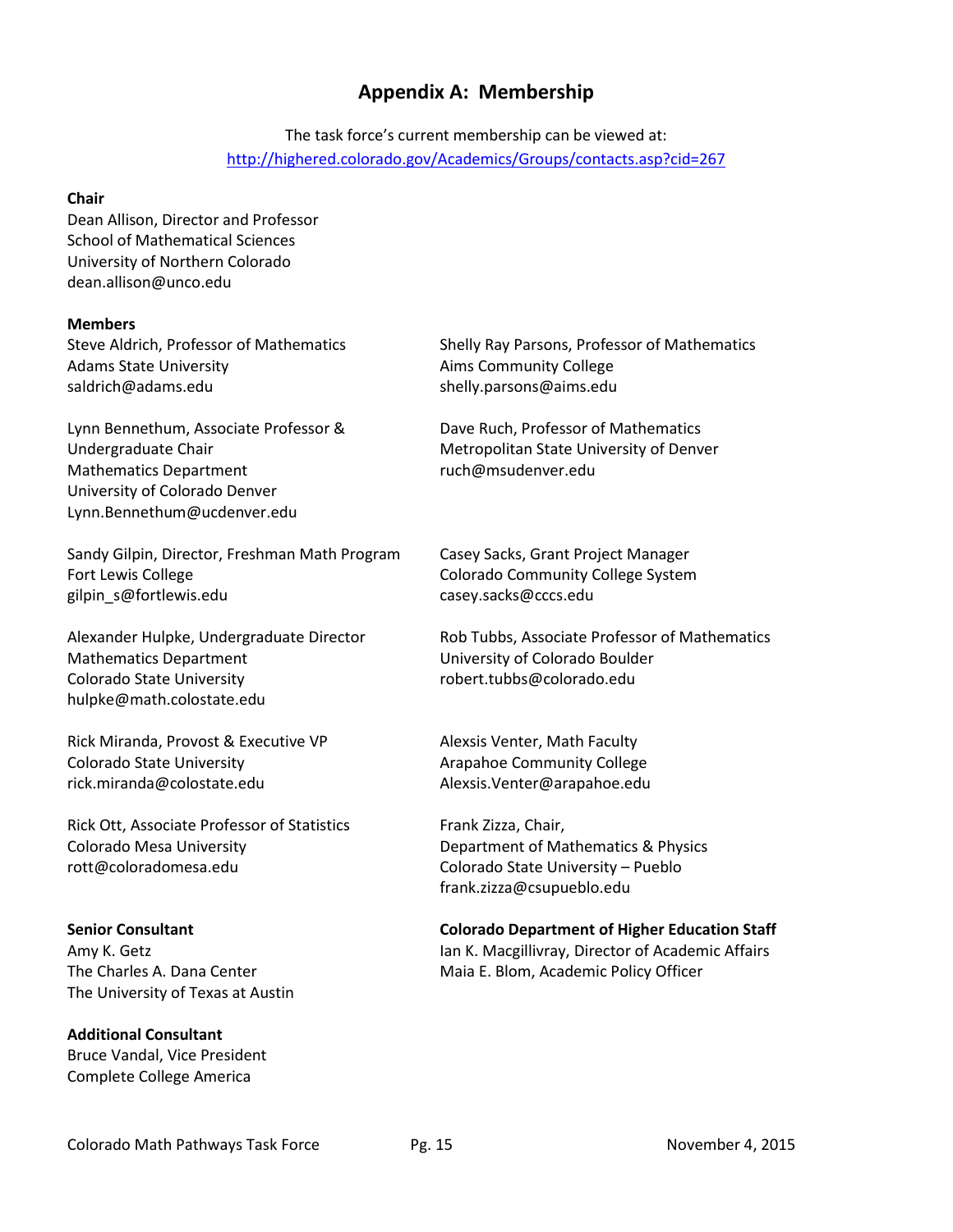# **Appendix B: Gateway Mathematics Courses and gtPathways Participation**

Note: Most of the gateway mathematics courses are gtPathways-approved. Those that are not are underlined. Also, the names of the courses vary from institution to institution, but the ones listed here are more or less equivalent.

| Institution                                                                                                | "Math for<br>the Liberal<br>Arts"         | "Introduction to Statistics"                                                                                                                                    | "College<br>Algebra"                                  |  |
|------------------------------------------------------------------------------------------------------------|-------------------------------------------|-----------------------------------------------------------------------------------------------------------------------------------------------------------------|-------------------------------------------------------|--|
| 13 Colorado Community<br>College System campuses,<br>Aims Community College &<br>Colorado Mountain College | <b>MAT 120</b><br>(4cr)                   | MAT 135 (3cr)<br>*Cannot be used to fulfill the math<br>requirement for an AS degree within<br>the CCCS and at CMC.                                             | MAT 121 (4cr)                                         |  |
| <b>Adams State University</b>                                                                              | <b>MATH 150</b><br>(3cr)                  | <b>MATH 205</b><br>*Pre-requisite is College Algebra.                                                                                                           | <b>MATH 106</b><br>(3cr)                              |  |
| <b>Colorado Mesa University</b>                                                                            | <b>MATH 110</b><br>(3cr)                  | STATS 215 (social sciences) & STAT 200<br>(3cr, regular)<br>*Pre-requisite is College Algebra or<br>College Math.                                               | <b>MATH 113</b><br>(3cr)                              |  |
| <b>Colorado School of Mines</b>                                                                            |                                           | This institution offers only engineering degrees, all of which require<br>calculus.                                                                             |                                                       |  |
| <b>Colorado State University</b>                                                                           | <b>MATH 101</b><br>(3cr) & 105<br>(3cr)   | None                                                                                                                                                            | <b>MATH 117</b><br>(1cr), 118<br>(1cr) & 124<br>(1cr) |  |
| Colorado State University -<br><b>Global Campus</b>                                                        | <b>MTH109</b><br>(3cr)                    | MTH156 (3cr)                                                                                                                                                    | MTH122 (3cr)                                          |  |
| Colorado State University -<br>Pueblo                                                                      | <b>MATH 109</b><br>(3cr)                  | MATH 156 (3cr)                                                                                                                                                  | <b>MATH 121</b><br>(4cr)                              |  |
| Fort Lewis College                                                                                         | <b>MATH 105</b><br>(3cr)                  | BA 253* (4cr), ES 242 (3cr) & MATH<br>201# (4cr)<br>*Pre-requisite is College Algebra.<br># Pre-requisite is College Algebra or<br>Math for the Liberal Arts    | <b>MATH 110</b><br>(4cr)                              |  |
| <b>Metropolitan State University</b><br>of Denver                                                          | MTH 1080                                  | MTH 1210 (4cr)                                                                                                                                                  | MTH 1110<br>(4cr)                                     |  |
| University of Colorado<br>Boulder                                                                          | <b>MATH 1012</b><br>(3cr)                 | <b>MATH 2510</b>                                                                                                                                                | <b>MATH 1011</b>                                      |  |
| University of Colorado<br><b>Colorado Springs</b>                                                          | ID 1050<br>$(3cr)$ and $ID$<br>2000 (3cr) | UCCS has many introductory stats<br>courses that are contextualized to the<br>major, some of which pre-require math<br>for the liberal arts or college algebra. | <b>MATH 1040</b><br>(3cr)                             |  |
| University of Colorado Denver                                                                              | <b>MATH 1010</b><br>(3cr)                 | MATH 2830 (3cr)                                                                                                                                                 | <b>MATH 110</b><br>(3cr)                              |  |
| University of Northern<br>Colorado                                                                         | <b>MATH 120</b><br>(3cr)                  | STAT 150 (3cr)                                                                                                                                                  | <b>MATH 124</b><br>(4cr)                              |  |
| Western State Colorado                                                                                     | <b>MATH 105</b>                           | <sup>1</sup> See note below.                                                                                                                                    | <b>MATH 140</b>                                       |  |

Colorado Math Pathways Task Force Pg. 16 November 4, 2015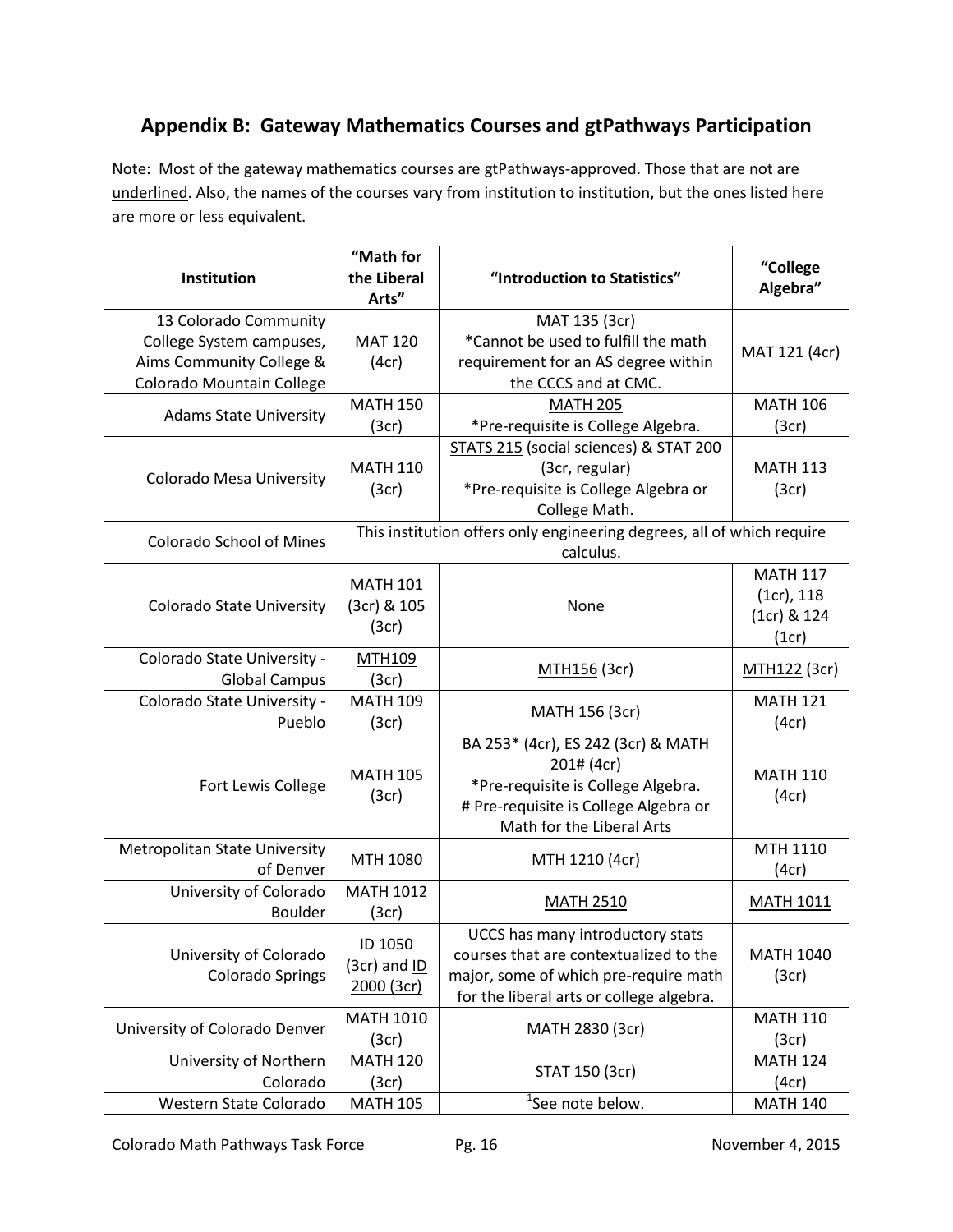| `∼∼ (<br><br>mve<br>. SILV<br>コレー | ---<br>. וטנ |
|-----------------------------------|--------------|
|-----------------------------------|--------------|

 $^1$ According to a professor of mathematics at WSCU, the institution does not "offer a true Intro to Stats course, i.e., one with no prerequisite. There are three stats classes on campus, each with different prereqs. Students in social sciences must first pass any math competency class (math for liberal arts, math for social sciences, or college algebra), students in business must pass College Algebra, and students in science must pass Pre-Calculus to take the required stats class for that major... If a student transferred in from a 2-year college with an intro stats class, we'd probably take it as MATH 213 (or the equivalent business or social science stats classes)."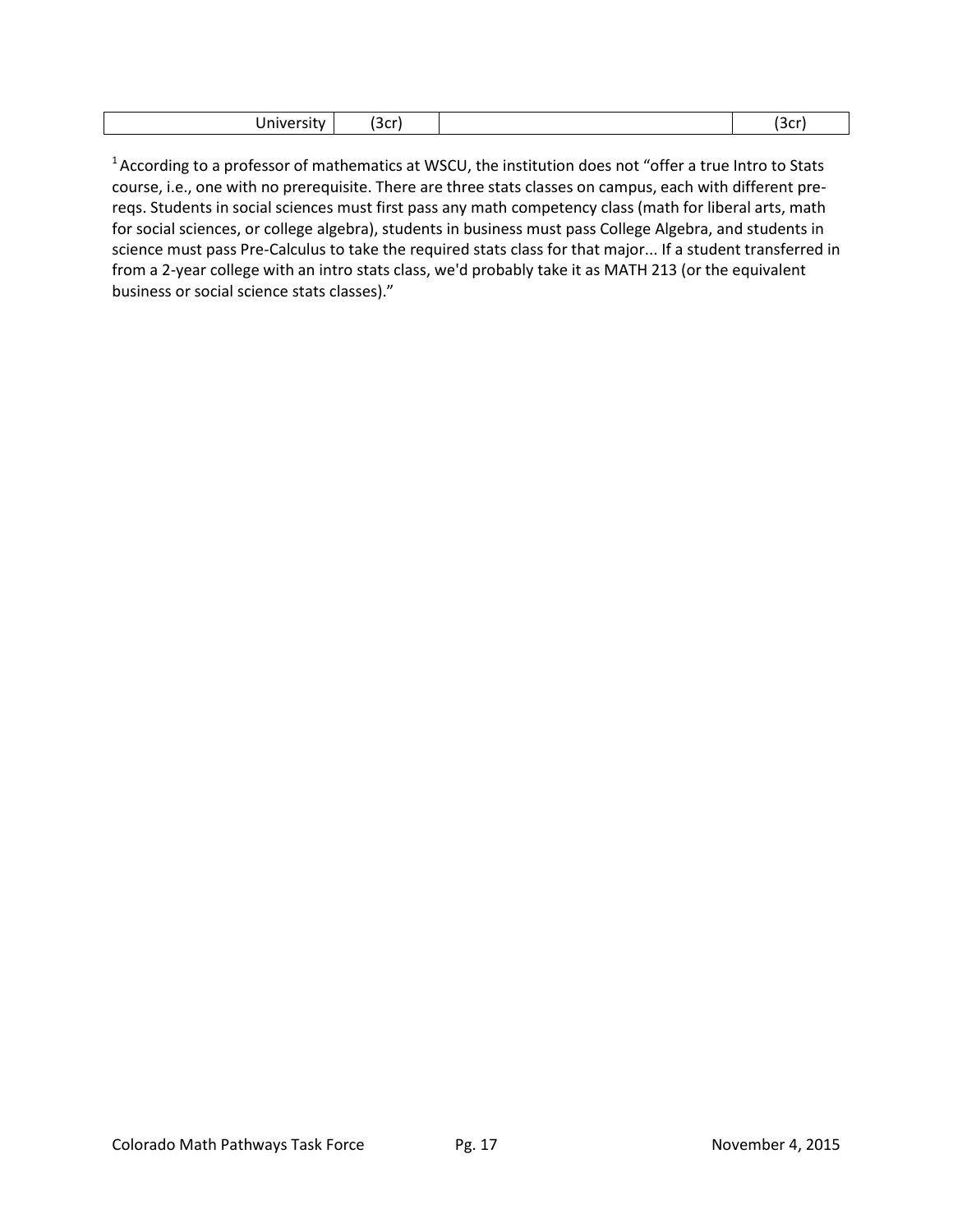# **Appendix C: Initial Data Pull**

\*Data were pulled from the Colorado Department of Higher Education's Student Unit Record Data System (SURDS), which includes information from all public colleges and universities in the state and the following private institutions: University of Denver, Regis University, and Colorado Christian University. "Completion" of a course, as used in the questions below, is defined as passing the course with a C- or better. Last, these data include enrollments/completions from summer 2012 through spring 2014 semesters, the only semesters for which course-level data were available.

#### **Question 1: Enrollment and Pass Rates**

The first question was, "How many students are enrolled in College Algebra, and what are the pass rates, by institution?" The data revealed that the following institutions have almost equal enrollments in Math for the Liberal Arts, Introduction to Statistics, and College Algebra:

- Colorado State University-Pueblo
- Fort Lewis College
- Metropolitan State University of Denver
- University of Colorado Boulder
- University of Colorado Denver
- University of Northern Colorado

These data beg the questions, "How did the institutions accomplish this?" and, "To what extent does advising play a part?" (These questions, noted by the task force, will be addressed later in this report.)

#### **Question 2: Percent of Students who Complete College Algebra and Calculus**

The second question was, "What percent of students who complete College Algebra go on to complete Calculus I within three years?" The purpose of the question is to identify the extent to which College Algebra is being used as the gateway math course for programs that do not also require calculus and is based on the premise that College Algebra should be preparation for calculus. The data revealed:

- For college students, 16.35% (n=2091) enrolled in Calculus I after completing College Algebra (compared to 12% who passed Calculus I).
- For dually-enrolled high school students, 6.63% (n=225) enrolled in Calculus I after completing College Algebra (compared to 6% who passed Calculus I).

These data indicate a mismatch between the number of students who complete College Algebra and then go on to take Calculus I, indicating a possible overreliance on College Algebra as the default math course. In discussion, the task force noted that some possible causes are 1) "Some faculty see passing College Algebra as a sort of IQ test," and 2) "College Algebra is required because that's the way it has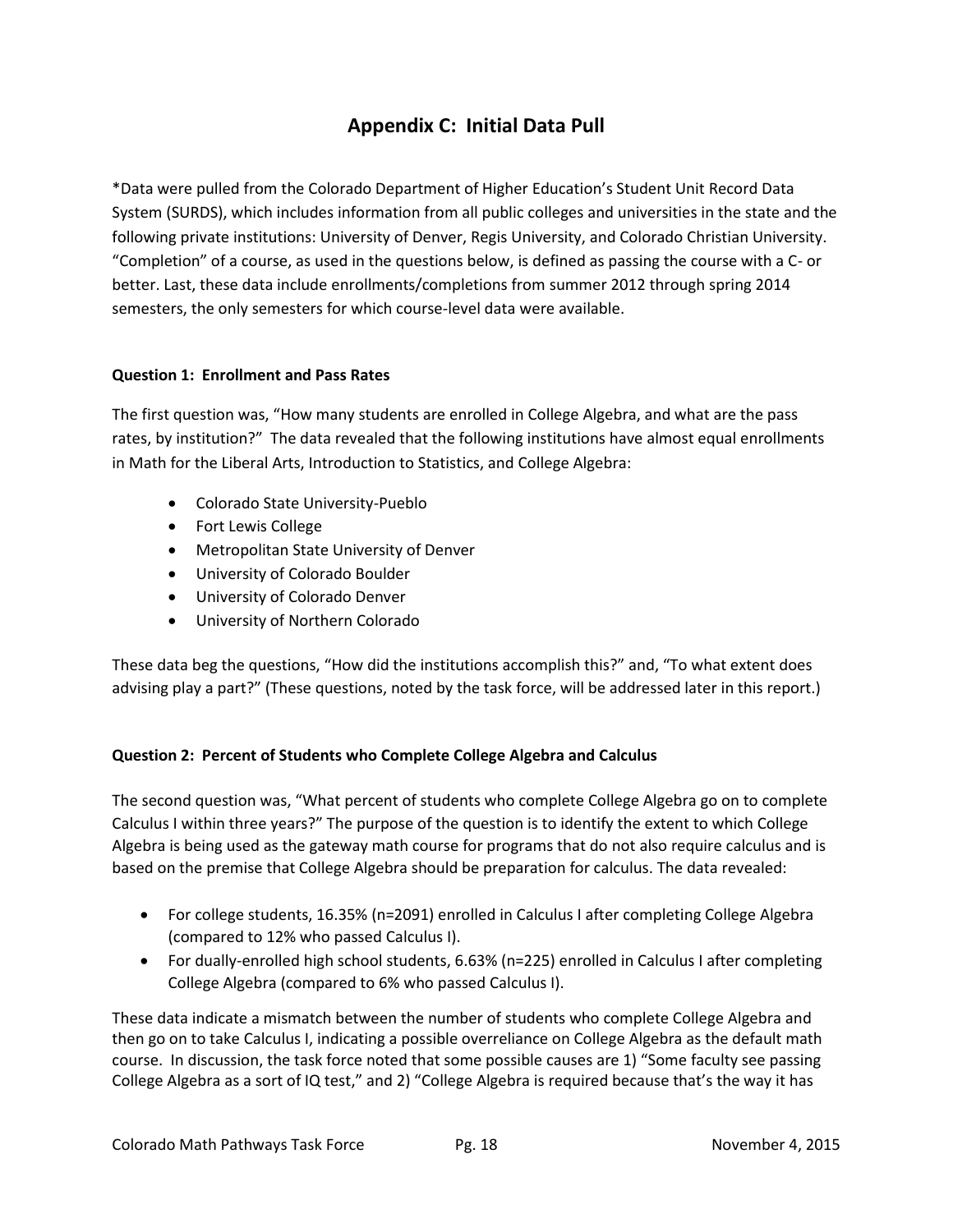always been." Also, as part of the discussion, the question was posed, "Do we need a College Algebra class for non-Calculus-track students, if College Algebra is not going to be a terminal class for them?"

#### **Question 3: Percent of Community College Students Who Complete College Algebra and (Pre)Calculus**

The third question was, "What percent of community college students complete College Algebra and then go on to complete Pre-Calculus and/or Calculus I, whether at a 2- or 4-year institution, within 3 years?" The purpose of the question was to determine to what extent community college students are being advised to take College Algebra, even though many of them will not enter programs that require calculus. The data revealed:

- For college students, 12% (n=747) completed Pre-Calculus and/or Calculus I, whether at a 2- or 4-year institution, within 3 years after completing College Algebra.
- For dually-enrolled high school students, 8% (n=172) completed Pre-Calculus and/or Calculus I, whether at a 2- or 4-year institution, within 3 years after completing College Algebra.
- Disaggregated, the percent of students who completed Pre-Calculus after completing College Algebra was 5% (n=304) for college students and 2% (n=47) for dually-enrolled high school students. The percent of students who completed Calculus I after completing College Algebra was 9% (n=570) for college students and 7% (n=143) for dually enrolled high school students.

#### **Question 4: Distribution of Students Completing College Algebra in Programs of Study**

The fourth question was, "What is the distribution of students who complete College Algebra into specific programs of study?" The first two digits of programs' CIP codes were used to identify programs of study. Classification of Instructional Program (CIP) codes are a taxonomic scheme that supports the accurate tracking and reporting of fields of study and program completions. It was developed by the U.S. Department of Education's National Center for Education Statistics. All certificate and degree programs offered at Colorado institutions of higher education are assigned a CIP code when entered into the SURDS database at the Colorado Department of Higher Education. These codes allowed for this question to be answered.

These data revealed the CIP area with the largest enrollment in College Algebra was area 24: Liberal Arts & Sciences, General Studies and Humanities. The task force determined the large number of students in this area is mostly undeclared community college students, enrolled in general A.A. and A.S. degrees, who are being advised into College Algebra. These data raised the point, however, about the need for accurate advising for undeclared community college students and that meta-majors, with appropriate gateway math courses, might help reduce students being misadvised into College Algebra.

Realizing the large number of undeclared community college students was skewing these data, the question was asked again and CIP area 24 was eliminated. Appendix C contains a list of all other CIP areas and percent of students enrolled who have taken College Algebra. Of note, CIP areas with about 5% or more (chosen arbitrarily) of students taking College Algebra include: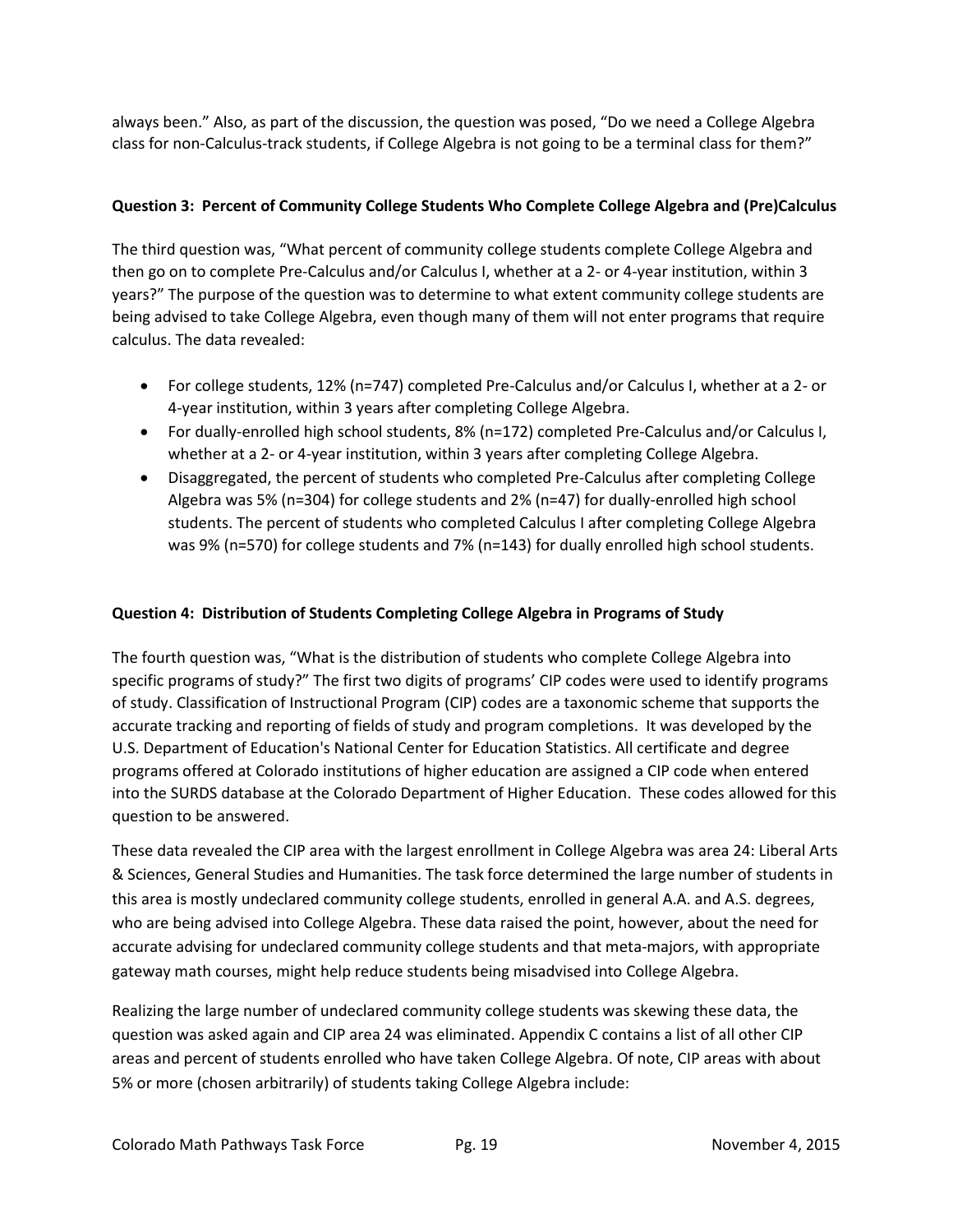- 11: Computer and Information Sciences and Support Services (8.71%)
- 26: Biological and Biomedical Sciences (10.22%)
- 31: Parks, Recreation, Leisure, and Fitness Studies (4.56%)
- $\bullet$  42: Psychology (6.11%)
- 45: Social Sciences (4.99%)
- 51: Health Professions and Related Programs (25.56%)
- 52: Business, Management, Marketing, and Related Support Services (15.45%)

An unanswered question remains: "Why are numbers so low for:

- 14: Engineering (1.94%)
- 15: ENGINEERING TECHNOLOGIES AND ENGINEERING-RELATED FIELDS (2.48%)
- 27: Mathematics and Statistics (0.76%)
- 40: Physical Sciences (2.43%)

Is it because these students place into calculus and do not take college algebra?"

| <b>CIP</b> | <b>CIPTitle (Program/Field of Study)</b>                      | <b>COUNT</b>   | %     |
|------------|---------------------------------------------------------------|----------------|-------|
| 01         | AGRICULTURE, AGRICULTURE OPERATIONS, AND RELATED SCIENCES.    |                | 2.60% |
| 03         | NATURAL RESOURCES AND CONSERVATION.                           | 28             | 1.97% |
| 04         | ARCHITECTURE AND RELATED SERVICES.                            | $\overline{2}$ | 0.14% |
| 05         | AREA, ETHNIC, CULTURAL, GENDER, AND GROUP STUDIES.            | $\mathbf{1}$   | 0.07% |
| 09         | COMMUNICATION, JOURNALISM, AND RELATED PROGRAMS.              | 37             | 2.60% |
| 10         | COMMUNICATIONS TECHNOLOGIES/TECHNICIANS AND SUPPORT SERVICES. |                | 0.42% |
| 11         | COMPUTER AND INFORMATION SCIENCES AND SUPPORT SERVICES.       |                | 8.71% |
| 12         | PERSONAL AND CULINARY SERVICES.                               | 11             | 0.77% |
| 13         | EDUCATION.                                                    | 13             | 0.91% |
| 14         | ENGINEERING.                                                  | 11             | 0.77% |
| 15         | ENGINEERING TECHNOLOGIES AND ENGINEERING-RELATED FIELDS.      | 62             | 4.35% |
| 16         | FOREIGN LANGUAGES, LITERATURES, AND LINGUISTICS.              | 6              | 0.42% |
| 19         | FAMILY AND CONSUMER SCIENCES/HUMAN SCIENCES.                  | 27             | 1.90% |
| 22         | LEGAL PROFESSIONS AND STUDIES.                                | 6              | 0.42% |
| 23         | ENGLISH LANGUAGE AND LITERATURE/LETTERS.                      | 21             | 1.47% |
| 26         | BIOLOGICAL AND BIOMEDICAL SCIENCES.                           | 31             | 2.18% |
| 27         | MATHEMATICS AND STATISTICS.                                   | $\overline{2}$ | 0.14% |
| 30         | MULTI/INTERDISCIPLINARY STUDIES.                              | 14             | 0.98% |
| 31         | PARKS, RECREATION, LEISURE, AND FITNESS STUDIES.              | 65             | 4.56% |
| 38         | PHILOSOPHY AND RELIGIOUS STUDIES.                             | 5              | 0.35% |
| 39         | THEOLOGY AND RELIGIOUS VOCATIONS.                             | 1              | 0.07% |
| 40         | PHYSICAL SCIENCES.                                            | 6              | 0.42% |
| 41         | SCIENCE TECHNOLOGIES/TECHNICIANS.                             | $\overline{7}$ | 0.49% |
| 42         | PSYCHOLOGY.                                                   | 87             | 6.11% |
| 43         | HOMELAND SECURITY, LAW ENFORCEMENT, FIREFIGHTING AND RELATED  | 44             | 3.09% |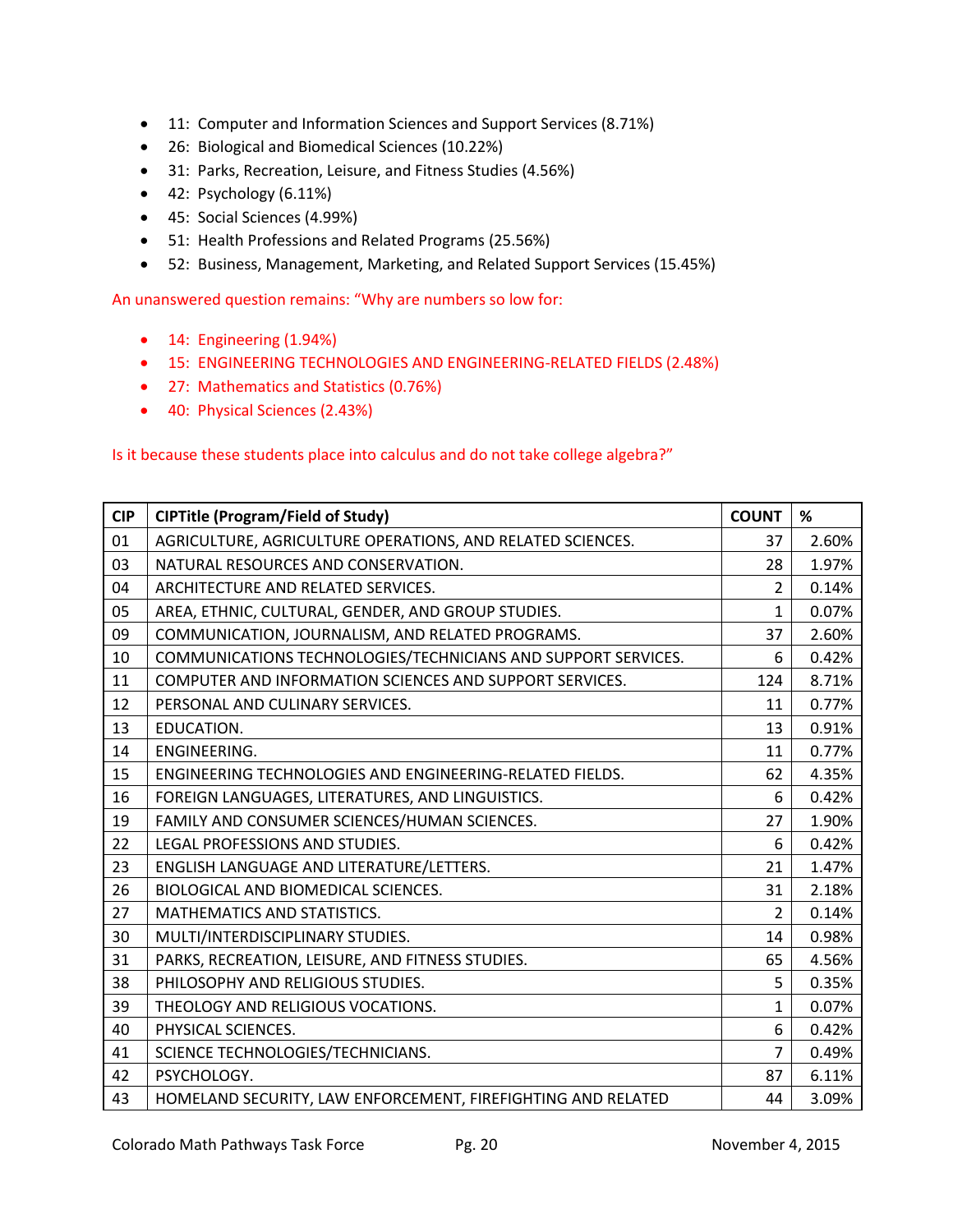|    | PROTECTIVE SERVICES.                                           |      |        |
|----|----------------------------------------------------------------|------|--------|
| 44 | PUBLIC ADMINISTRATION AND SOCIAL SERVICE PROFESSIONS.          | 3    | 0.21%  |
| 45 | SOCIAL SCIENCES.                                               | 71   | 4.99%  |
| 46 | <b>CONSTRUCTION TRADES.</b>                                    | 4    | 0.28%  |
| 47 | MECHANIC AND REPAIR TECHNOLOGIES/TECHNICIANS.                  | 17   | 1.19%  |
| 48 | PRECISION PRODUCTION.                                          | 13   | 0.91%  |
| 49 | TRANSPORTATION AND MATERIALS MOVING.                           | 33   | 2.32%  |
| 50 | VISUAL AND PERFORMING ARTS.                                    | 32   | 2.25%  |
| 51 | <b>HEALTH PROFESSIONS AND RELATED PROGRAMS.</b>                | 364  | 25.56% |
| 52 | BUSINESS, MANAGEMENT, MARKETING, AND RELATED SUPPORT SERVICES. | 220  | 15.45% |
| 54 | HISTORY.                                                       | 13   | 0.91%  |
|    |                                                                |      | 100.00 |
|    | <b>TOTAL</b>                                                   | 1424 | %      |